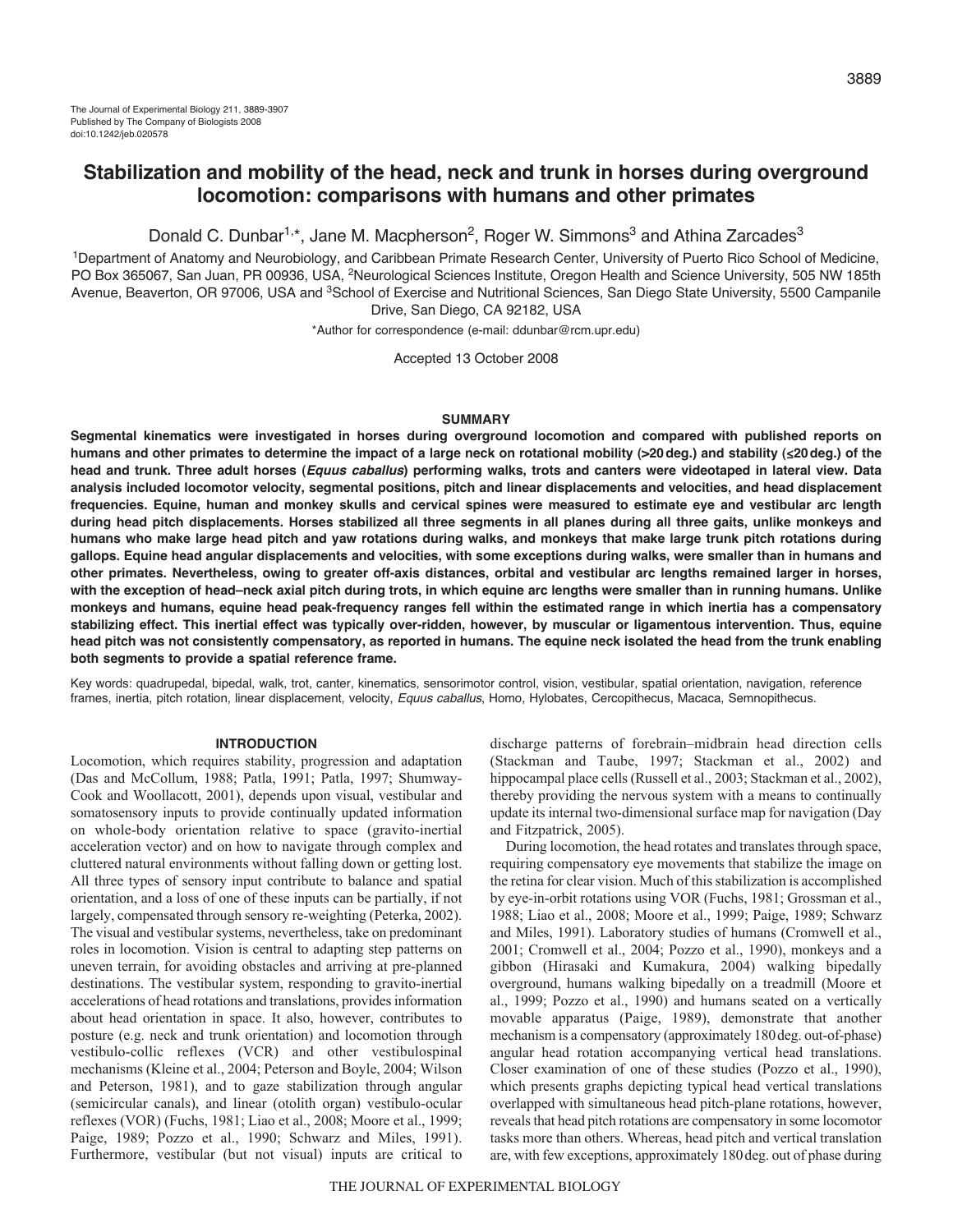bipedal runs and hops, phase shifts appear during walks, both overground and treadmill. Thus out-of-phase compensatory head pitch rotations, while common, are not essential in all forms of locomotion.

Pozzo and colleagues, based upon laboratory investigations of human bipedal walks and a variety of other bipedal locomotor tasks (e.g. runs, hops), have proposed that the head is rotationally stabilized  $(\leq 20 \deg$ . rotation) to provide the brain with a gravitoinertial reference for whole-body spatial orientation and gaze accommodation (Pozzo et al., 1990). Bipedal walking studies by others on humans (Cromwell and Wellmon, 2001), monkeys and gibbons (Hirasaki and Kumakura, 2004) found the head to be similarly stabilized, lending support to this proposal. From our own real-world experiences, however, we know that large head rotations (>20deg.), especially head turns in the yaw plane, are indeed avoided when we run or hop. When we walk, by contrast, our head frequently rotates through much more than 20deg. in the yaw and pitch planes, as when we visually scan our surroundings (e.g. sightseeing). Thus, if the brain depends upon the head to provide a critical stable platform for spatial orientation (Pozzo et al., 1990), how then can we rotate our head during walks and not disturb balance?

The answer may lie with the trunk. Although not explicitly taken into consideration by Pozzo and colleagues (Pozzo et al., 1990), another study revealed that the trunk remains stabilized  $(\leq 20 \deg$ . rotation) during bipedal walks (Cromwell et al., 2001). Based on a stick figure drawing (Pozzo et al., 1990), the trunk is likely to be also stabilized during bipedal runs. This finding raises the possibility that the head may be free to move without detriment to the locomotor performance because the stabilized trunk provides the spatial reference frame for postural vertical. Indeed, whereas the vestibular apparatus and eyes provide the essential information for navigation (position, heading, velocity), trunk receptors make important contributions to spatial orientation for posture and balance. Experimental evidence indicates that the nervous system can use the trunk as the body-to-space reference in two ways: (1) relative to gravity-vertical using information from vestibular signals and neck proprioceptors in combination (Kleine et al., 2004; Mergner et al., 1983; Mergner et al., 1991; Mergner et al., 1992), and (2) relative to gravity-vertical using proprioceptive (Jakobs et al., 1985; Mittelstaedt, 1988; Taylor and McCloskey, 1990) and nonproprioceptive receptors (Mittelstaedt, 1995; Mittelstaedt, 1996; Mittelstaedt, 1997; Mittelstaedt, 1998; Vaitl et al., 1997; Vaitl et al., 2002) in the trunk itself.

The above studies focus on humans and other primates performing bipedally, raising the possibility that the observed segmental movement patterns are specific to two-point support. To address the issue for four-point support, Dunbar and colleagues conducted a study on two quadrupedal monkey species (*Macaca radiata* and *Semnopithecus entellus*) walking and galloping in the wild (Dunbar et al., 2004). Quadrupedal walks were revealed to be comparable with bipedal walks in that the trunk remains stabilized  $(\leq 20 \deg$ . rotation). In addition, although commonly stabilized, the head frequently rotates in the yaw and pitch planes through more than 20deg. as the monkeys view their surroundings. Laboratory studies of head and trunk movements by *Macaca fuscata* during overground locomotion (Hirasaki and Kumakura, 2004), and *Macaca mulatta*, *Macaca fascicularis*(Xiang et al., 2008) and *Cercopithecus aethiops* (Dunbar, 2004) during treadmill locomotion, also found the monkey trunk to be stabilized. By contrast, during overground quadrupedal gallops, a fast running gait characterized by unequal timing between touchdown of the limbs (Hildebrand, 1977), the trunk is not stabilized (Dunbar et al., 2004). Rather, it rotates in the pitch plane up to 50deg., while the head remains stabilized in all planes. Based on these findings, the hypothesis was presented that either the head or the trunk will be rotationally stabilized (≤20deg. rotation) in order to provide the brain with a reference frame for spatial orientation relative to the gravito-inertial acceleration vector (Dunbar et al., 2004). The only known exception to the hypothesis is treadmill quadrupedal locomotion, during which the head (pitch and yaw) and trunk (pitch) frequently rotate simultaneously through more than 20deg. (Dunbar, 2004). Under these unnatural conditions, the stable visual surround and dependably smooth treadmill belt surface, and possibly sensory re-weighting of vestibular and proprioceptive inputs, may provide novel spatial reference frames that allow simultaneous head and trunk rotations to occur without balance detriment. Furthermore, head pitch-plane rotations are rarely 180deg. out-of-phase with head vertical translations. Rather, the phase relationship shifts throughout the cycle during quadrupedal walks, as revealed in an illustration of human bipedal walks (Pozzo et al., 1990), and are primarily in-phase during gallops. Regardless, under real-world conditions, the basic proposal of Pozzo and colleagues (Pozzo et al., 1990) that the brain requires a stabilized segment for determining whole-body spatial orientation remains supported for both bipedal and quadrupedal locomotion, with the amendment that either the head or the trunk may meet that requirement (Dunbar et al., 2004).

Neither the human study by Pozzo and colleagues (Pozzo et al., 1990) nor the monkey studies (Dunbar, 2004; Dunbar et al., 2004) considered the role of the neck in stabilization. Cromwell and colleagues, however, found that the human neck rotates in the pitch plane more than either the head or trunk during bipedal walking in the laboratory but that all three segments nevertheless remained stabilized (≤20 deg. rotation) (Cromwell et al., 2001). Neck movement patterns in monkeys during natural overground locomotion remain unknown because the neck is obscured by shoulder and arm movements in lateral view, thus prohibiting reliable kinematic measurements (Dunbar et al., 2004). Anatomically, however, monkeys are similar to humans in that they have round heads and short necks. The cervical column of monkeys and humans also articulates with the inferior (ventral) surface or base of the skull, as opposed to the typical non-primate mammalian column, which has a more posterior (caudal) articulation with the skull (Ankel-Simons, 2000). In addition, whereas they are similar to other quadrupeds in allowing large ranges of flexion (ventroflexion) and extension (dorsiflexion) at the cervicothoracic joints (between the 6th cervical and 1st thoracic vertebrae), both monkeys and humans differ from other quadrupeds in that the rotational range in the pitch plane at the atlanto–occipital joint is quite restricted (Graf et al., 1995a; Graf et al., 1995b). Thus, the anatomical similarities reported above lead us to predict that the monkey neck will be rotationally stabilized in a manner similar to the human neck.

A stabilized neck could theoretically provide the spatial reference frame through a combination of signals from its proprioceptors with signals from the vestibular apparatus. At least for humans and monkeys, however, we do not believe the neck, in itself, is serving in this role because no overground locomotor pattern is known to incorporate simultaneous head and trunk rotations of more than 20deg. in these species. The human and monkey necks may simply be too short and of too little mass compared with the head and trunk to serve in this role.

If, then, a segment must be large to adequately serve as a reference frame, what is the impact of a long and heavy neck on head and trunk movements during locomotion? In the present study, we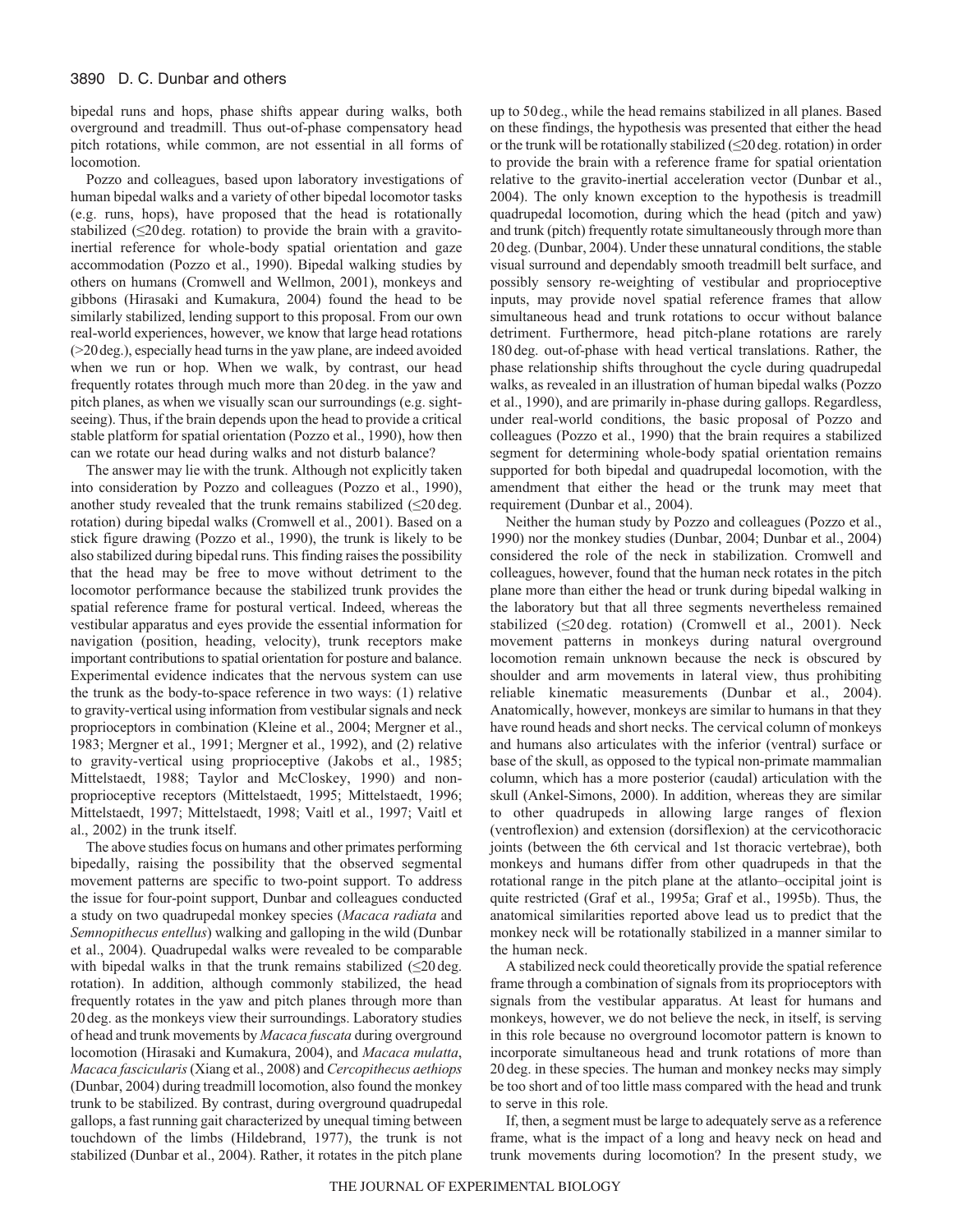examine this issue by investigating the kinematics of head, neck and trunk movements in horses during natural overground locomotion. We address the following basic question. Are equine head, neck or trunk movements limited to 20deg. or less in the pitch plane relative to space (i.e. gravity vertical, earth horizontal) and, if so, does the stabilized segment change with a change in gait? Our first two hypotheses are based on the overground patterns observed in quadrupedal monkeys (Dunbar et al., 2004). Hypothesis 1 states that the equine head is free to rotate in the pitch and yaw planes on a stabilized trunk during walks. Hypothesis 2, by contrast, states that the equine trunk will pitch through more than 20deg. on a stabilized head during canters, which are slow gallops. Hypothesis 3 states that the equine head and trunk will remain rotationally stabilized during trots. Unlike gallops, trots are characterized by the symmetrical coordination (equal timing) of contralateral hind limb–forelimb pairs and vertical trunk movements (Clayton, 2004). The monkey study did not analyze the trot, which is a slower quadrupedal running gait than the gallop, because these animals rarely practice it. In addition, large head rotations that are comparable with those seen during walks are not practiced during monkey quadrupedal gallops (Dunbar et al., 2004) or human bipedal runs (Pozzo et al., 1990), and head yaw-plane rotations during trots and other running gaits may induce unwanted lateral body sway due to a sudden increase in optic flow (Dunbar, 2004; Schubert et al., 2003). Hypothesis 4 states that the neck will *not* be rotationally stabilized in the pitch plane because it must make large (>20 deg.) compensatory movements to isolate the head from the rotational influences of the trunk, thereby enabling independent head stabilization relative to space. That the human neck pitches through more degrees than the head or trunk during bipedal walks (Cromwell and Wellmon, 2001) supports this hypothesis. Fig.1 illustrates Hypotheses 1–4. Lastly, Hypothesis 5 states that, based on what is known for quadrupedal monkeys (Dunbar et al., 2004), pitch plane rotations of the equine head will *not* be consistently 180deg. outof-phase with head vertical translation. To lend context and significance to our investigation, the Discussion will include comparisons of the equine data with those published on humans (Cromwell and Wellmon, 2001; Cromwell et al., 2004; Lieberman et al., 2006; Pozzo et al., 1990) and other primates (Dunbar, 2004; Dunbar et al., 2004; Hirasaki and Kumakura, 2004; Xiang et al., 2008).

# **MATERIALS AND METHODS Animals, training and videotaping**

Three gelded domestic horses (*Equus caballus* L. 1758), 14.3±8.3 years of age,  $164.6 \pm 2.7$  cm in height and  $536.2 \pm 16.8$  kg in mass, were the subjects of this study. The horses were a Thoroughbred, a Warm Blood and a Thoroughbred-Warm Blood cross. The Thoroughbred is a true Hot Blood breed that is characterized by speed, stamina and athleticism but also tends to be nervous and temperamental. The Warm Blood, by contrast, is a group of horse breeds and types that were developed by crossbreeding Hot Blood breeds with large and powerful, but relatively even-tempered (Cold Blood), draft horses in an effort to produce athletic horses of reasonable temperament. Hot Bloods are commonly crossbred with Warm Bloods in order to further improve the latter for competitive sports (Edwards, 2001). Despite their different heritages, however, all three horses were of similar build, temperament, and behavior. The horse owners provided written permission to use the animals. All experimental procedures were approved by the Institutional Animal Care and Use Committee (IACUC) and conducted according to the National Institutes of Health (NIH) guidelines (USA).



Fig. 1. Graphic depictions of Hypotheses 1–4. Although the hypotheses refer to different gaits, a standard walking figure is used for all illustrations in order to emphasize the differences in head, neck and trunk pitch predicted by each hypothesis. Hypothesis 1 (H1); the head is free to rotate more than 20 deg. in the pitch and yaw planes on a stabilized trunk during walks. Hypothesis 2 (H2); the trunk will pitch through more than 20 deg. on a stabilized head during canters. Hypothesis 3 (H3); the head and trunk will remain rotationally stabilized (≤20 deg.) during trots. Hypothesis 4 (H4); the neck will not be rotationally stabilized in the pitch plane because it must make large (>20 deg.) compensatory movements to isolate the head from the rotational influences of the trunk, thereby enabling independent head stabilization relative to space. Arrows indicate the direction and relative magnitude of pitch rotation.

The horses were videotaped while walking, trotting and cantering (slow galloping) in an outdoor arena, the support surface of which consisted of an 8cm sand mixture on a firm base. Gaits were recorded using a Sony Digital 8, 60 Hz video camera (Sony Electronics, San Diego, CA, USA) positioned approximately 28m from the plane of action. Small squares of white masking tape (5cm-5cm) were placed on the camera side of the horse in alignment with the withers (spinous process of the 3rd thoracic vertebra) and the ear (external auditory meatus) to assist data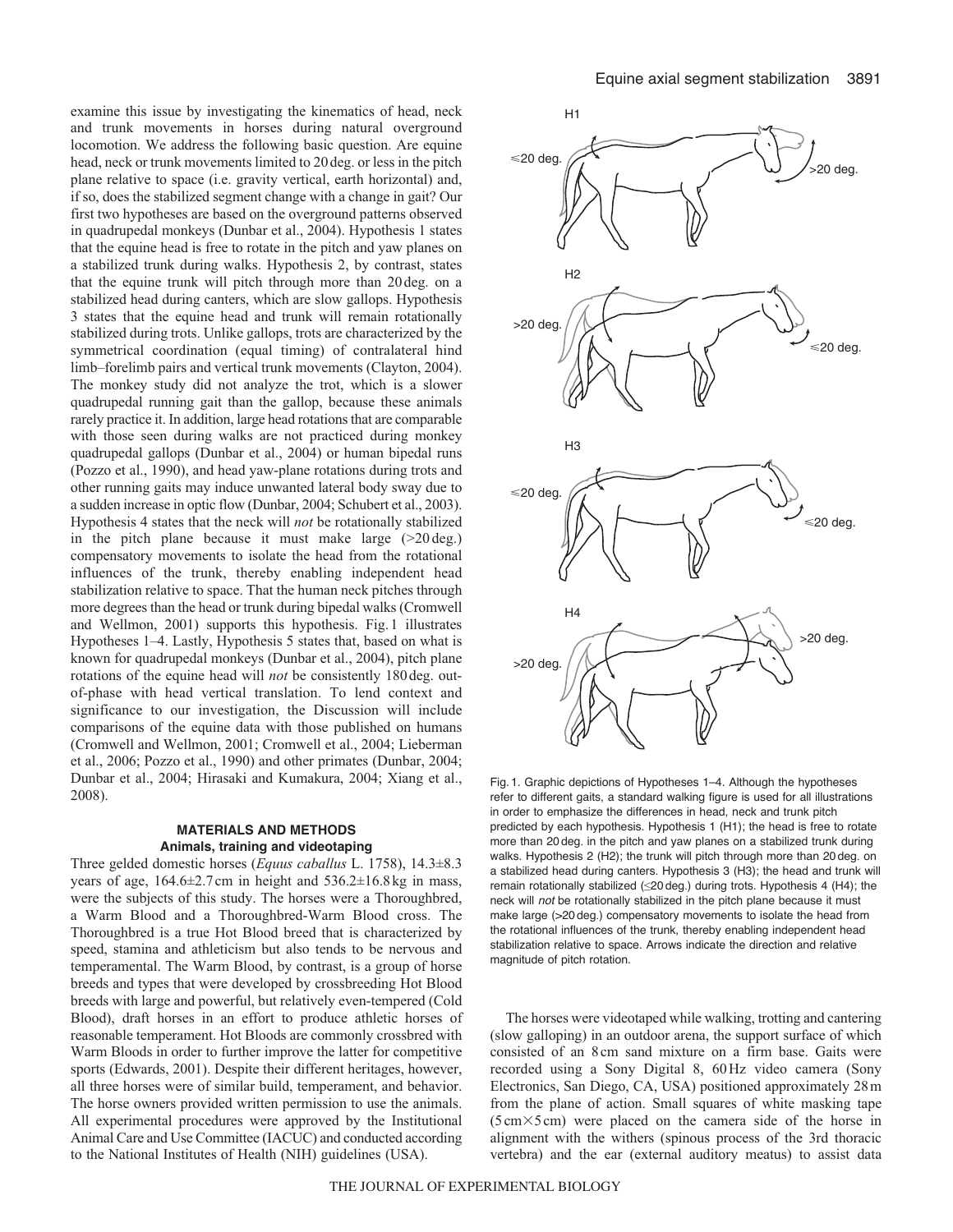reduction. The camera was mounted on a tripod and leveled with respect to earth horizontal. The built-in telephoto lens was used to reduce parallax and to provide data capture for a minimum of one complete stride cycle. Before and after each recording session, a 457cm (15ft) wooden pole was placed parallel to, and in line with, the plane of gait and also leveled. Videotape of this pole provided a horizontal reference for measurement of head, neck, and trunk position and a length calibration. Thus, measurement error was minimized during data collection by using clear landmarks, minimizing parallax with the zoom lens, and placing the beam of known length in the locomotor path. The 60Hz sampling rate proved sufficient because the segments of interest are massive and displaced at rates slow enough to avoid or minimize blurring, even at the fastest gallops sampled.

Data were collected while the horses completed their usual exercise regimen. Following a warm-up period, each horse performed eight trials of each gait in the following sequence: walks, trots and canters. All trials were videotaped in a single exercise session. During walks and trots, an experienced handler used a loose shank to lead the horses through the plane of action. The looseness of the shank allowed unrestricted head movement, and the handler was always in front of the horses to ensure the video lens an unobstructed view. During canters, the halter and shank were removed and the horses were free to move at will. The handler encouraged cantering through handclaps and verbal prompts. At the conclusion of the exercise session, the horse was recaptured, cooled off and returned to the stable.

#### **Data analysis**

Video images were analyzed with a Peak motion analysis system using Motus 3.2 software (Vicon, formerly Peak Performance Technologies, Centennial, CO, USA) for eight walk, trot and canter cycles from each horse, for a total of 24 cycles per gait type. The only exceptions were the sample sizes for vertical head displacements and velocities (see below) during walks in horse 1, each of which consisted of six cycles. Four anatomical landmarks were digitized frame-by-frame and used to define the relevant body segments: the lower lip, the ear, the withers and the base of the tail (dock). The axis of the head segment was defined as a line passing through the lower lip and the ear, the neck axis through the ear and the withers, and the trunk axis through the withers and the dock (Fig.2A). To minimize measurement error, only trials in which the head, neck and trunk remained aligned in the sagittal plane (the plane of progression) were analyzed quantitatively. Measurement resolution was estimated to be 1cm for linear position and less than or equal to 1deg. for angular position (pitch rotation) based on the length of the shortest segment (head). To maximize accuracy and consistency, one experimenter (A.Z.) who has extensive experience and training in motion data collection with the Peak system performed all the digitizing.

A number of variables were computed for each of the three gaits. A gait cycle was defined as the time between the touchdown of the right hind hoof and the subsequent touchdown of the same hoof. Locomotor velocities were calculated for each horse using the horizontal displacement of the body from the beginning to the end of the gait cycle and the number of frames as a time measure. Linear variables included vertical displacement and velocity of the head (ear), neck and trunk. Angular variables of pitch rotation included head, neck and trunk displacement and velocity relative to earth horizontal and relative to each other (Fig.2B,C). We adopted the standard rotational coordinate system whereby pitch is in the sagittal plane, yaw in the horizontal plane and roll in the frontal



Fig. 2. Measured axes and angles in the pitch plane. (A) head axis (black) was a line passing through the ear and the lower lip, neck axis (red) was a line passing through the withers (3rd thoracic vertebra) and the ear, and trunk axis (blue) was a line passing through the dock (tail base) and the withers. (B) Head angle (θ) and trunk angle (β) relative to space, and head angle relative to the trunk ( $\alpha$ ). (C) Neck angle relative to space ( $\delta$ ), head angle relative to the neck ( $\mu$ ) and neck angle relative to the trunk ( $\epsilon$ ). Horizontal broken lines indicate the earth-horizontal space reference.

plane. Displacement data were smoothed at 10Hz prior to calculating velocities.

The relationship between vertical translation and pitch rotation of the head during the various gaits was explored with Fourier analysis using Matlab software (The Mathworks Inc., Natick, MA, USA). The displacement data were smoothed (4th order low-pass filter with zero phase lag, using cutoffs of 6Hz for walks and 8Hz for trots and canters), and the mean values subtracted for each cycle to yield change in pitch angle and vertical position. Data were then de-trended to remove any linear trends within a cycle. Using Fourier analysis, the amplitude and phase of the cosine curve fits were determined at the main frequency for head movement. A phase difference was then calculated as pitch phase minus vertical position phase such that a positive value indicates that pitch rotation precedes, or leads, vertical position.

Fourier analysis was also used to examine the relative importance of inertia in head stabilization. Peak frequencies for angular and linear displacements of the head were determined for each horse during walks, trots and canters. Frequency spectra were derived for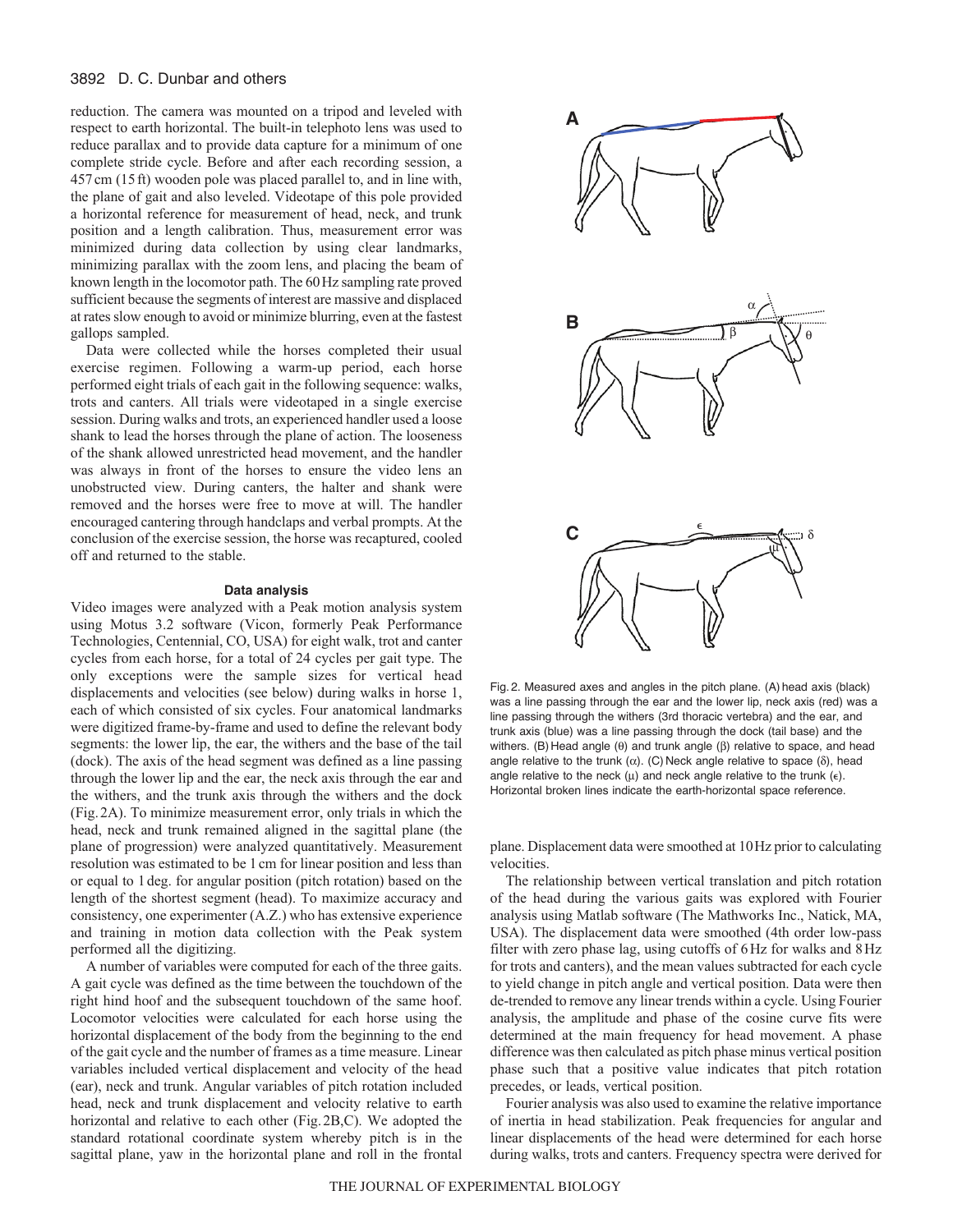each individual cycle, and then averaged across cycles. This technique, which was applied previously to monkeys (Dunbar et al., 2004), produced clear mean peak frequencies. Harmonics, however, were not clearly produced and, thus, were not included in the analysis. Owing to camera orientation, rotations in other planes, if present, were analyzed qualitatively.

To aid discussion of the effects of head motion during the various gaits on the signaling capacity of the visual and vestibular systems, various anatomical measures were made. Orientation of the horizontal semicircular canals in the head was estimated through a combination of horse skull illustrations depicting the canal's alignment in the sagittal plane (DeBeer, 1947) and specific external cranial landmarks (Goody, 1983), and found to be pitched upward by 60deg. relative to the head axis used in the present study.

Both the eyes and the vestibular organs of the horse are at some distance from the main axes of head rotation, the atlanto–occipital (head–neck) and cervicothoracic (neck–trunk) joints, and will therefore experience curvilinear sagittal plane displacement during pitch rotation of the head. To aid in estimating this motion, we measured the distance of the orbit and the external auditory meatus (approximated vestibular apparatus location) from a line passing through the mid-sagittal anterior (rostral) border of the foramen magnum between the occipital condyles (approximated pitch axis) on the adult skull of one horse. For comparison, we made similar measurements on adult skulls of one human and one monkey (*Macaca mulatta* Zimmermann 1780). We also estimated the length of the cervical vertebral column from an anatomical drawing of an adult horse skeleton (Goody, 1983) scaled to the length of the horse skull that was used for cranial measurements. Cervical spine length was measured directly from the mounted adult skeletons of one human and one monkey (*M. mulatta*). For all three species, the cervical spine was measured with the skeletons in a quiet stance posture. The impact of off-axis locations of both end organs in a head rotating in pitch at the head–neck axis alone and neck–trunk axis alone were then estimated by calculating the arc length at the following measured distances: (1) linear distance to the orbit from the head–neck axis of pitch rotation – between the pitch axis and the medial border of the orbital rim; (2) linear distance of the external auditory meatus from the head–neck axis of pitch rotation – between the pitch axis and the posterior (horse) or superior (monkey, human) border of the external auditory meatus. (3) Cervical spine length – linear distance between the 1st thoracic and 1st cervical or atlas vertebrae. The cervical spine length was added to the cranial linear distances to approximate arc lengths generated by pitch at the neck–trunk axis alone.

#### **Statistical analyses**

Variables were presented as means  $\pm$  standard deviation (s.d.) or means  $\pm$  standard error (s.e.m.). The exception was the phase relationships between change in head angle and change in head vertical position, which were presented as means  $\pm$  angular dispersion (a.d.), a measure of variability in the circular domain. The majority of variables were analyzed using two-way analysis of variance (ANOVA). Head angular and vertical mean peak frequencies, however, were analyzed using one-way ANOVA. Kruskal–Wallis ANOVA on Ranks was used if normality failed. *Post hoc* analyses were performed on pair-wise comparisons for significant results. Angular-linear correlation, a parametric circular statistical procedure (Johnson and Wehrly, 1977; Mardia, 1976), was employed to determine how strongly change in head pitch related to change in head vertical position in each horse for each gait. The accepted *P*-value for significance was equal to or less than

0.05 for both the main analyses and all *post hoc* pair-wise comparisons.

#### **RESULTS**

Descriptions of rotational direction below assume that the horses are moving from left to right. Thus, 'clockwise' rotations are forward and downward whereas 'counter-clockwise' rotations are backward and upward. The means and standard deviations or standard errors of the measured variables are summarized in Table1. For ease of comparison, those values within each variable that did *not* differ significantly (*P*-value greater than 0.05) among the three gaits have been highlighted in bold type.

### **Qualitative segmental coordination patterns**

The overall characteristics of the three quadrupedal gaits analyzed in this study, in terms of the pattern and timing of footfalls, corresponded to the combined definitions and descriptions provided by others (Alexander, 1982; Hildebrand, 1966; Hildebrand, 1977; Howell, 1944). All three gaits are illustrated in Fig.3. In walks, the timing between footfalls was nearly equal, and the support phase duration of each limb exceeded 50% of the total cycle duration. The horses used a lateral sequence walk pattern in that a hind limb touchdown was followed by touchdown of the forelimb on the same (ipsilateral) side of the body. In trots, both touchdown and liftoff of a hind limb and its opposite (contralateral) forelimb were nearly simultaneous, and the timing between footfalls of the forelimb–hind limb pairs was nearly equal. Each limb pair contacted the support for 50% or less of the total cycle duration, and airborne phases, when present, occurred between touchdowns of forelimb–hind limb pairs. In canters, the timing between footfalls was unequal, and the support phase duration of each limb was less than 50% of the total cycle duration. Sequential touchdowns of the hind limbs were followed by sequential touchdowns of the forelimbs. Two types of canters were observed in the horses: a 'rotary' canter, in which the ipsilateral forelimb touched down following touchdown of the leading (second) hind limb, and a 'transverse' canter, in which the contralateral forelimb touched down following touchdown of the leading hind limb. Head, neck and trunk movements, however, did not distinguish one canter type from the other. The canters investigated in this study occasionally lacked an airborne phase near the end of the cycle following liftoff of the leading forelimb. Whereas it is typically present in most gallops, an airborne phase is commonly absent in slow canters (Howell, 1944).

Head, neck and trunk rotations appeared small in all three gaits but the coordination pattern of the segmental rotations that did occur differed among the three gaits. During walks, the head and neck pitched on the trunk as a single, combined segment. Counterclockwise rotations in the latter portion of the support phase of each forelimb enabled the combined head and neck to assist in lifting the forelimbs off the ground at the beginning of swing phase. Oscillating the cantilevered head–neck mass in this manner also most likely assisted forward propulsion through stretch and recoil of the nuchal ligament (particularly in the cervicothoracic region) for storage and release, respectively, of potential energy (Gellman and Bertram, 2002a; Gellman and Bertram, 2002b). A second pattern occurred during trots, in which the neck and trunk formed a single, combined segment on which the head rotated (bobbed) slightly, but rapidly, in the pitch plane as the body rose and fell vertically. Yet a third pattern occurred during canters, in that all segments rotated relative to space and to their adjacent segments. This pattern allowed the head and neck to both protract and retract on the trunk during the gait cycle but for the head to also maintain its spatial orientation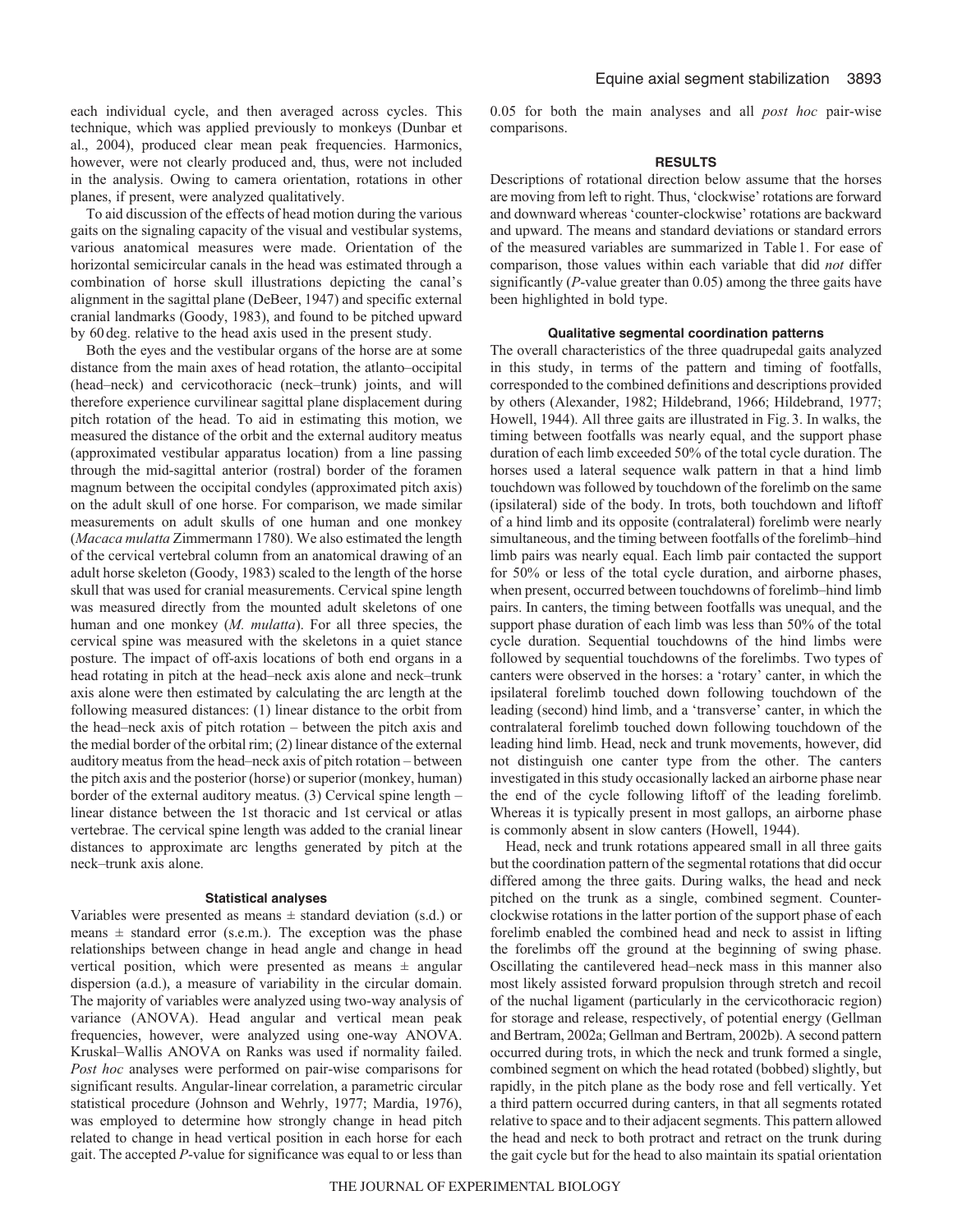Table 1. Summary of mean measurements\*

| Variable                                                                     | Walk              | Trot                | Canter              |
|------------------------------------------------------------------------------|-------------------|---------------------|---------------------|
| Locomotor velocity $(ms^{-1})$ ( $\pm$ s.d.)                                 | $1.06 (\pm 0.02)$ | $2.32 \ (\pm 0.04)$ | $5.82 \ (\pm 0.36)$ |
| Head-to-earth horizontal mean position (deg.) (±s.e.m.)                      | $-66$ ( $\pm 4$ ) | $-56$ ( $\pm$ 1)    | $-55$ ( $\pm 2$ )   |
| Neck-to-earth horizontal mean position (deg.) (±s.e.m.)                      | $-4$ ( $\pm 2$ )  | 11 $(\pm 1)$        | $23 (+7)$           |
| Trunk-to-earth horizontal mean position (deg.) (±s.e.m.)                     | $0 (+0)$          | $2 (+0)$            | 1 ( $\pm 0$ )       |
| Head-to-neck mean position (deg.) (±s.e.m.)                                  | 121 $(\pm 3)$     | 113 $(\pm 1)$       | $109 (+1)$          |
| Neck-to-trunk mean position (deg.) (±s.e.m.)                                 | 182 $(\pm 3)$     | 170(.1)             | $166 (\pm 2)$       |
| Head-to-trunk mean position (deg.) (±s.e.m.)                                 | 66 $(\pm 2)$      | 54 $(\pm 1)$        | 53 $(\pm 2)$        |
| Head-to-space pitch displacement (deg.) (±s.d.)                              | $9 (+4)$          | 5(±2)               | 10 $(±4)$           |
| Neck-to-space pitch displacement (deg.) (±s.d.)                              | 10 $(±3)$         | $4(\pm 2)$          | $8 (+3)$            |
| Trunk-to-space pitch displacement (deg.) (±s.d.)                             | $6 (+2)$          | $2(+1)$             | $8(+1)$             |
| Head-to-neck pitch displacement (deg.) (±s.d.)                               | $7(\pm 3)$        | 5(±2)               | 11 $(\pm 3)$        |
| Neck-to-trunk pitch displacement (deg.) (±s.d.)                              | 14 $(±4)$         | 5(±2)               | 12 $(±4)$           |
| Head-to-trunk pitch displacement (deg.) (±s.d.)                              | 11 $(±4)$         | $6 (+2)$            | 11 $(±4)$           |
| Head-to-space mean pitch velocity (deg. $s^{-1}$ ) ( $\pm s.e.m.$ )          | 20(.1)            | 15 $(\pm 1)$        | 41 $(\pm 3)$        |
| Head-to-space maximum pitch velocity (deg. $s^{-1}$ ) (±s.e.m.)              | $42 \ (\pm 3)$    | $38 (+3)$           | $105 (\pm 11)$      |
| Neck-to-space mean pitch velocity (deg. $s^{-1}$ ) (±s.e.m.)                 | $25(+1)$          | 14 $(\pm 1)$        | 30(.13)             |
| Neck-to-space maximum pitch velocity (deg. $s^{-1}$ ) (±s.e.m.)              | 46 $(\pm 2)$      | 33 $(+2)$           | 63 $(\pm 5)$        |
| Trunk-to-space mean pitch velocity (deg. $s^{-1}$ ) ( $\pm$ s.e.m.)          | $15(+1)$          | $7(\pm 1)$          | $32 (+1)$           |
| Trunk-to-space maximum pitch velocity (deg. $s^{-1}$ ) ( $\pm s.e.m.$ )      | $29(+2)$          | 17 $(\pm 2)$        | 67 $(\pm 5)$        |
| Head-to-neck mean pitch velocity (deg. $s^{-1}$ ) ( $\pm s.e.m.$ )           | $15(+1)$          | 17 $(±1)$           | 47 $(\pm 3)$        |
| Head-to-neck maximum pitch velocity (deg. $s^{-1}$ ) (±s.e.m.)               | 34 $(±3)$         | 39 $(\pm 3)$        | 120 $(\pm 9)$       |
| Neck-to-trunk mean pitch velocity (deg. $s^{-1}$ ) ( $\pm s.e.m.$ )          | 39 $(±2)$         | 19 $(±1)$           | 44 $(\pm 3)$        |
| Neck-to-trunk maximum pitch velocity (deg. s <sup>-1</sup> ) (±s.e.m.)       | 70 $(\pm 3)$      | 44 $(\pm 3)$        | 101 $(\pm 9)$       |
| Head-to-trunk mean pitch velocity (deg. $s^{-1}$ ) (±s.e.m.)                 | 26(.13)           | 15 $(\pm 1)$        | 41 $(\pm 3)$        |
| Head-to-trunk maximum pitch velocity (deg. $s^{-1}$ ) (±s.e.m.)              | 58 $(\pm 10)$     | 39 $(\pm 3)$        | $107 (\pm 10)$      |
| Lower lip-to-space vertical displacement (cm) (±s.d.)                        | 15 $(\pm 5)$      | $9 (+2)$            | $22 (\pm 8)$        |
| Ear-to-space vertical displacement (cm) $(\pm s.d.)$                         | 12 $(±4)$         | $9 (+2)$            | 23(.±5)             |
| Withers-to-space vertical displacement (cm) $(\pm s.d.)$                     | $7(\pm 1)$        | $9 (+1)$            | 18 $(±5)$           |
| Dock-to-space vertical displacement (cm) (±s.d.)                             | 10 $(±2)$         | $9 (+2)$            | 20(.4)              |
| Lower lip-to-space mean vertical velocity (cm $s^{-1}$ ) ( $\pm s.e.m.$ )    | 39 $(±2)$         | 37 $(±1)$           | 79 $(±4)$           |
| Ear-to-space mean vertical velocity (cm $s^{-1}$ ) (±s.e.m.)                 | 31 $(\pm 1)$      | 38 $(\pm 1)$        | $80 (\pm 3)$        |
| Ear-to-space maximum vertical velocity (cm $s^{-1}$ ) (±s.e.m.)              | 47 $(\pm 2)$      | $86 (\pm 1)$        | 139 $(\pm 6)$       |
| Withers-to-space mean vertical velocity (cm $s^{-1}$ ) (±s.e.m.)             | $21 (\pm 1)$      | 36 $(\pm 1)$        | 60 $(\pm 2)$        |
| Dock-to-space mean vertical velocity (cm $s^{-1}$ ) (±s.e.m.)                | $32 (+1)$         | 39 $(\pm 1)$        | 71 $(\pm 2)$        |
| Head pitch displacement peak frequency (Hz) (±s.d.)                          | $1.3 \ (\pm 0.4)$ | $1.2 \ (\pm 1.0)$   | $1.5 \ (\pm 0.6)$   |
| Head (ear) vertical displacement peak frequency (Hz) (±s.d.)                 | $1.5 \ (\pm 0.5)$ | $2.5 \ (\pm 0.6)$   | $1.5 \ (\pm 0.5)$   |
| *For each variable, values in bold are not significantly different (P>0.05). |                   |                     |                     |

independently of the neck. Protraction, which involved neck-to-trunk clockwise ventroflexion and head-to-neck counter-clockwise dorsiflexion, was *initiated* in the latter part of the airborne phase and continued into the support phase of the forelimbs. Initiating a clockwise ventroflexion of the neck would require an angular acceleration. Following Newton's Third Law of Motion, a clockwise, neck acceleration during the airborne phase would cause the trunk to rotate counter-clockwise (Dunbar, 1988; Dunbar, 1994; Frohlich, 1979; Frohlich, 1980), lowering the hind limbs to begin the support phase. Acceleration from 'throwing' the head–neck mass forward throughout much of the limb support period would also help extend the subsequent airborne phase, which lengthens overall stride length to help achieve and maintain high locomotor velocities (Hildebrand, 1974). Retraction, which involved neck-to-trunk dorsiflexion and head-to-neck ventroflexion, was initiated during touchdown of the leading forelimb and continued through the initial part of the airborne phase. Whereas retraction may have a decelerating effect on forward progression, counter-clockwise dorsiflexion of the neck on the trunk would aid vertical lift for the upcoming airborne phase.

#### **Quantitative gait comparisons**

Vertical displacements of the head (lower lip+ear landmarks) were smallest in trots, intermediate in walks and largest in canters (*P*<0.001) (Figs 4 and 5). Vertical displacements of the neck  $(ear+withers landmarks)$  and trunk  $(withers+dock landmarks)$ were also largest in canters (*P*<0.001) but similar during walks and trots. This similarity was attributed to the withers translating slightly less in walks than in trots and the dock translating about the same distance in both gaits (Table1), thereby minimizing differences in neck and trunk vertical displacement. All three segments were stabilized (≤20deg. rotation), as defined in this study, in all three gaits relative to space and to each other in the pitch plane (Figs6 and 7). In addition, rotations in other planes were minimal or absent. Nevertheless, as indicated in the previous section, pitch rotations that did occur varied among the gaits and segments.

Of the 36 gait characteristics listed in Table1, seven variables increased progressively from walks to trots to canters. These variables included locomotor velocity, the mean position adopted by the neck relative to space, the amount of vertical displacement experienced by the withers, the mean vertical velocity of the trunk (withers $+\text{deck}$ ) and both the mean and maximum vertical velocities of the head (ear). Thus, with the transition from slower to faster gaits, neck posture shifted counter-clockwise from the horizontal towards a more vertical orientation, and the head and trunk moved vertically at an increasing rate as the pivot (withers or shoulder region) of these two segments increasingly rose and fell.

The greatest number of variables (10) had values that were least in trots, intermediate in walks and largest in canters. Vertical head (lower lip and ear) displacement fell into this group. The remaining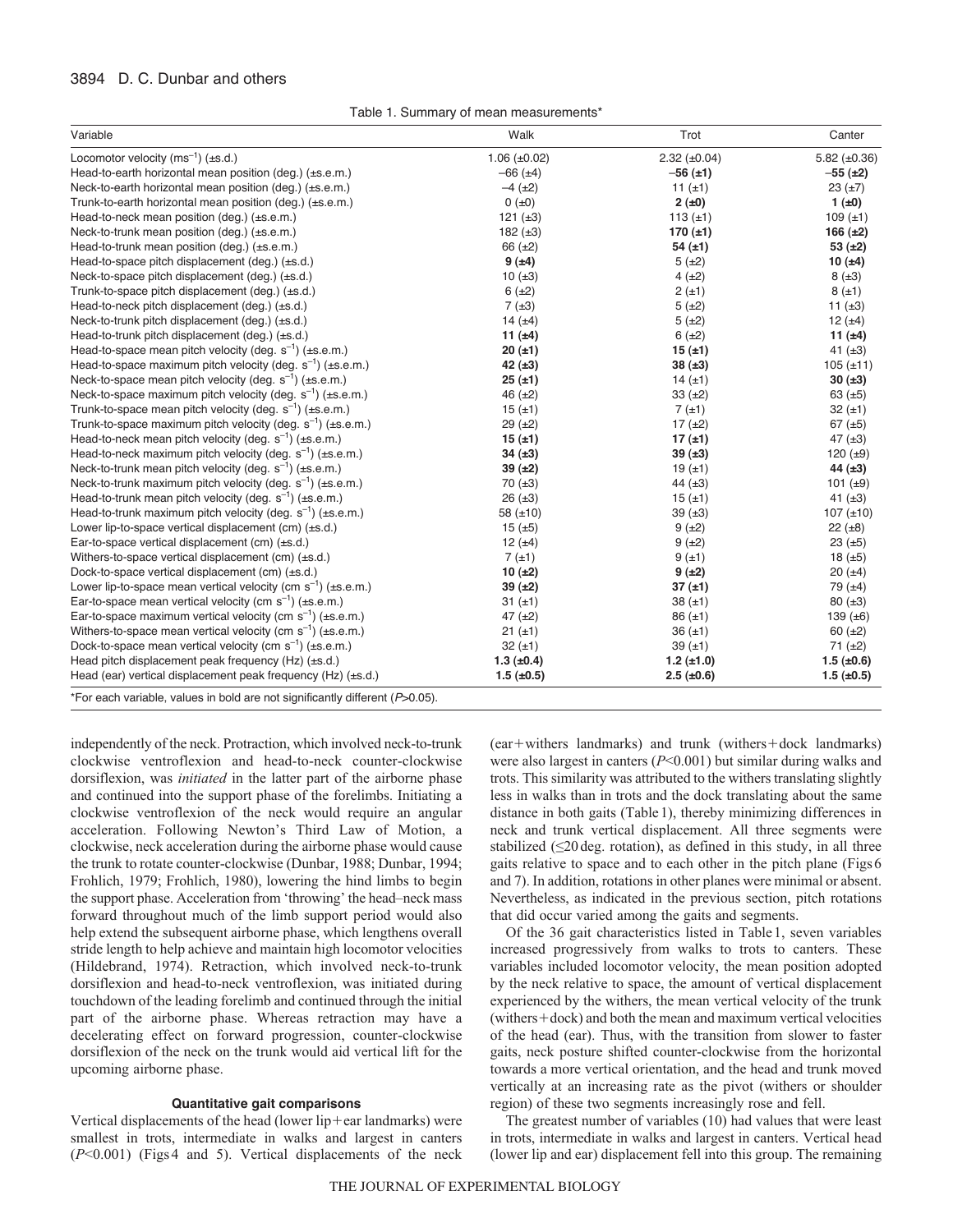

Fig. 3. Video tracings of the walk (A), trot (B) and canter (C). Horizontal lines indicate limb contact with the ground.

variables were angular displacements and velocities: pitch displacement of the head relative to the neck; pitch displacement and both mean and maximum pitch velocities of the trunk relative to space; mean and maximum pitch velocities of the head relative to the trunk; and maximum pitch velocities of the neck relative to space and to the trunk. These findings indicate that the trunk pitched minimally during trots but that its rotation tripled and quadrupled during walks and canters, respectively. Head-to-neck pitch displacements followed the same gait order but the canter values were only twice the trot values. Head (ear and lower lip) vertical displacements, resulting in part from the head-to-neck pitch displacements, followed a similar pattern, with canter values between two and three times the trot values. The majority of the pitch velocities related to the neck and trunk but only one pitch velocity to the head (head-to-trunk), indicating that neck and trunk rotations were slowest in trots and increased progressively in walks and canters.



Fig. 4. Graphs of vertical displacements of anatomical landmarks for single, representative cycles of the walk (A), trot (B) and canter (C). Thick horizontal lines depict support phases for the left hind limb (LH), right hind limb (RH), left forelimb (LF) and right forelimb (RF).

Two neck pitch displacement variables were also least in trots but differed from the other neck and trunk variables discussed in the last paragraph in that the canter values were less than the walk values: neck pitch relative to space and neck pitch relative to the trunk. These findings revealed the contrast between the neck and trunk working together as a single segment during trots (minimum displacement), and the combined neck and head segments oscillating on the trunk during walks (maximum displacement).

Only one variable had its significantly smallest value in canters, while increasing progressively in trots and walks: head-to-neck mean position. Although not statistically different between canters and trots, the same canter–trot–walk trend was nevertheless suggested by the values for neck-to-trunk and head-to-trunk position. In the context of how these intersegmental angles were measured (Fig.2), these findings further reflect how the neck maintains a more horizontal posture during walks but how it dorsiflexes counterclockwise on the trunk to maintain a progressively more vertical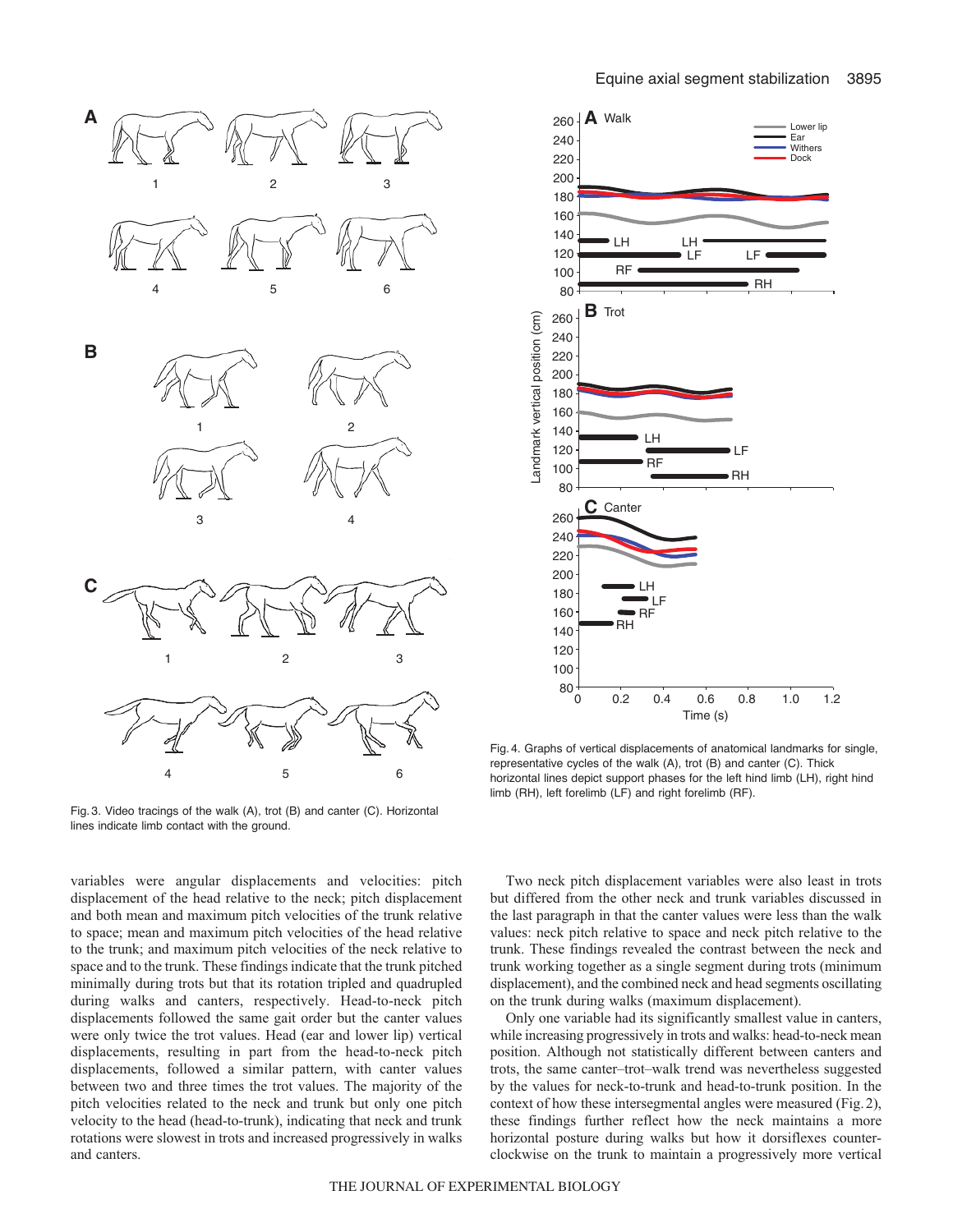

Fig. 5. Vertical translations of the head (A), neck (B) and trunk (C) during walks (black circles), trots (red squares) and canters (blue triangles). Translation of each segment is depicted by plotting the vertical displacement of its rostral landmark (y-axis) against that of its caudal landmark (x-axis). Broken lines have a slope of 1 indicating vertical segmental translation with no rotation.

orientation during trots and canters. The head, while also adopting a progressively more vertical mean posture across the walk–trot–gallop transitions, accomplishes this reorientation by ventroflexing clockwise on the neck. The head-to-trunk mean position changes reflect the result of these head-to-neck and neckto-trunk angular re-orientations.

One displacement variable and five velocity variables had comparable values between walks and trots, but increased in canters: dock vertical displacement relative to space; both mean and maximum pitch velocities for the head relative to space and the head relative to the neck; and lower lip mean vertical velocity relative to space. Overall, these findings indicate the relatively slow pitch and vertical movements that characterized walks and trots compared with canters. Specifically, the pattern of dock vertical displacement paralleled the pattern for withers vertical displacement reported above, although statistically, the withers value was significantly less in walks than in trots. These findings reflect the substantially increased trunk pitch in canters compared with walks and trots. Likewise, the head pitch velocities and the associated mean vertical velocity of the lower lip were comparable during walks and trots but much smaller than the velocities found during canters. It should be noted, however, that although the values for head-to-space pitch velocities did not differ statistically between walks and trots, the pattern of lower trot velocities seen with the trunk-to-space and the majority of intersegmental velocities (see above) is suggested by the head-to-space mean values.

Two positional variables had comparable values between trots and canters, both of which were greater than the walk values: head and trunk horizontal mean positions relative to earth horizontal. During walks, as compared with trots and canters, the trunk had a slightly, though significantly (*P*<0.001), greater withers-down orientation and the head had a greater nose-down orientation  $(P<0.05)$ . When the measured head values were adjusted by  $+60$  deg. (see Materials and Methods), the estimated mean position of the horizontal semicircular canals was -6 deg., 4 deg. and 5 deg. during walks, trots and canters, respectively. Thus, the horizontal semicircular canals were oriented near earth horizontal on average in all three gaits, being pitched downward slightly during walks and pitched upward slightly during trots and canters.

Two head pitch displacement variables and two neck pitch velocity variables were comparable during walks and canters but least during trots: head pitch displacements relative to space and to the trunk, and neck mean pitch velocities relative to space and to the trunk. These findings reveal that during trots, head rotations were smaller and the small neck pitch rotations that did occur (see above) were slower, than in walks and canters.

The only variables that were comparable across all three gaits were the peak frequencies for head pitch and head (ear) vertical displacement, all of which fell between 1Hz and 2.5Hz.

# **Phase relationships of head pitch to head vertical displacement**

The phase relationships between the head pitch and head vertical displacements (0deg.=completely in-phase; 180deg.=completely out-of-phase) were, in general, closer to being in-phase during walks but closer to being out-of-phase during trots and canters (Figs 8 and 9). Computed phase differences, based on the estimated fits of the displacement data to cosine functions, were  $21 \pm 12$  deg. for horse 1, 21 $\pm$ 22 deg. for horse 2 and  $-10\pm$ 22 deg. for horse 3 (means $\pm$ a.d.), supporting the general in-phase walk pattern. The angular-linear correlations for walks were all strong (horse 1=0.79, horse 2=0.73, horse 3=0.75) and significant (*P*<0.001). Horse 3 differed from the other horses during walks in having a small phase lag for pitch relative to vertical displacement, compared with a larger phase lead in horses 1 and 2. The mean phase differences also supported the out-of-phase pattern for canters in horses 1 (135±14deg.) and 2  $(108\pm26$  deg.) but not in horse 3  $(41\pm47$  deg.) (Fig. 9C). Although significant for all horses (*P*<0.001), the angular-linear correlations for canters were less strong (horse 1=0.64, horse 2=0.40, horse 3=0.48) than during walks. Phase differences and correlations are not presented for trots because head pitch in this gait was so small as to be insignificant (Fig.9B, solid lines). As revealed by the angular dispersion values, the degree of phase differences, as well as relative timing of head pitch to head vertical displacement, varied among the individual cycles for all horses but to a much greater degree for canters in horse 3.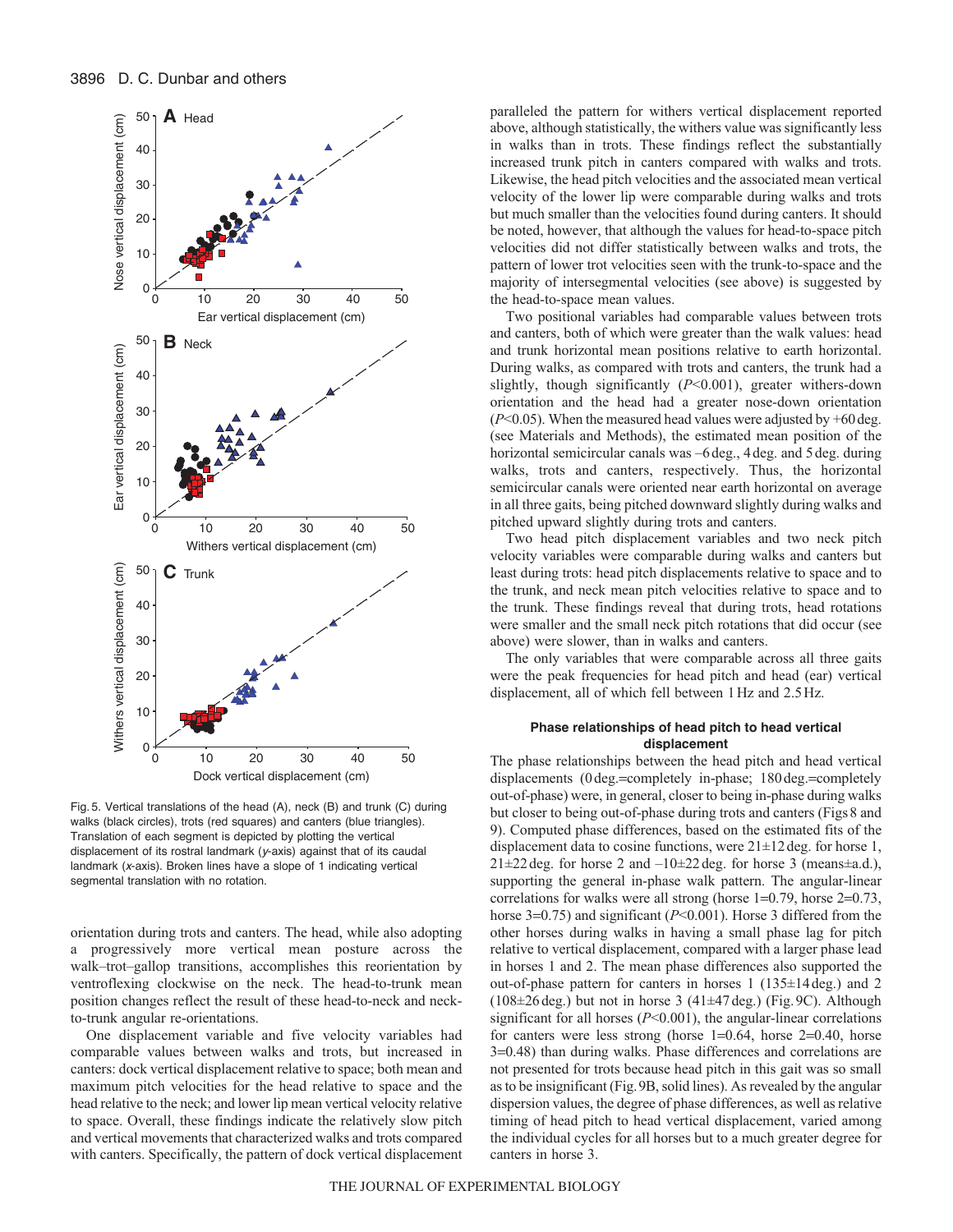

Fig. 6. Segmental pitch displacements for single, representative cycles of the walk (A,B), trot (C,D), and canter (E,F). Left column (A,C,E) depicts head (H–S), neck (N–S) and trunk (T–S) pitch relative to space. Right column (B,D,F) depicts pitch of the head relative to the neck (H–N), the neck relative to the trunk (N–T) and the head relative to the trunk (H–T). Negative values denote head angles below earth horizontal (0 deg.). Thick horizontal lines depict support phases for the left hind limb (LH), right hind limb (RH), left forelimb (LF) and right forelimb (RF).

### **DISCUSSION**

Are equine head, neck or trunk movements limited to less than 20deg. in the pitch plane relative to space (i.e. gravity vertical, earth horizontal) and, if so, does the stabilized segment change with a change in gait? Yes. Horses actually stabilize all *three* segments relative to space and to each other during walks, trots and canters; pitch rotations are much less than 20deg., and yaw and roll rotations, based on visual observation, are minimal or absent. This finding lends further support to the hypothesis developed from the wild monkey locomotor study (Dunbar et al., 2004) that at least one axial segment (i.e. head or trunk) must be stabilized to provide the nervous system with a whole-body spatial reference frame. Furthermore, the trunk is always the *most* stabilized segment (2–8deg. pitch rotation), with head (5–10deg.) and neck (4–10deg.) rotations being either equal to, or greater than, trunk rotations. This latter finding is in strong contrast to the movement patterns of quadrupedal monkeys (Fig.7) and the hypothesized equine rotations

(Fig.1), where the head pitches on a stabilized trunk during walks but the trunk effectively pitches on a stabilized head during gallops (Dunbar et al., 2004). Thus, Hypothesis 1, that the equine head will rotate in the pitch and yaw planes on a stabilized trunk during walks, Hypothesis 2*,* that the equine trunk will pitch through more than 20deg. on a stabilized head during canters and Hypothesis 4*,* that the equine neck will not be rotationally stabilized in the pitch plane, are rejected. Hypothesis 3, however, that the equine head and trunk will remain rotationally stabilized during trots, is supported.

**Equine head, neck and trunk displacements and velocities** Table2 compares our findings on segmental mean displacements in horses with those from studies on humans (Cromwell and Wellmon, 2001; Cromwell et al., 2004; Pozzo et al., 1990) and other primates (Dunbar, 2004; Dunbar et al., 2004; Hirasaki and Kumakura, 2004; Xiang et al., 2008). Vertical displacements of the equine head are larger during walks than those of humans and other primates, whether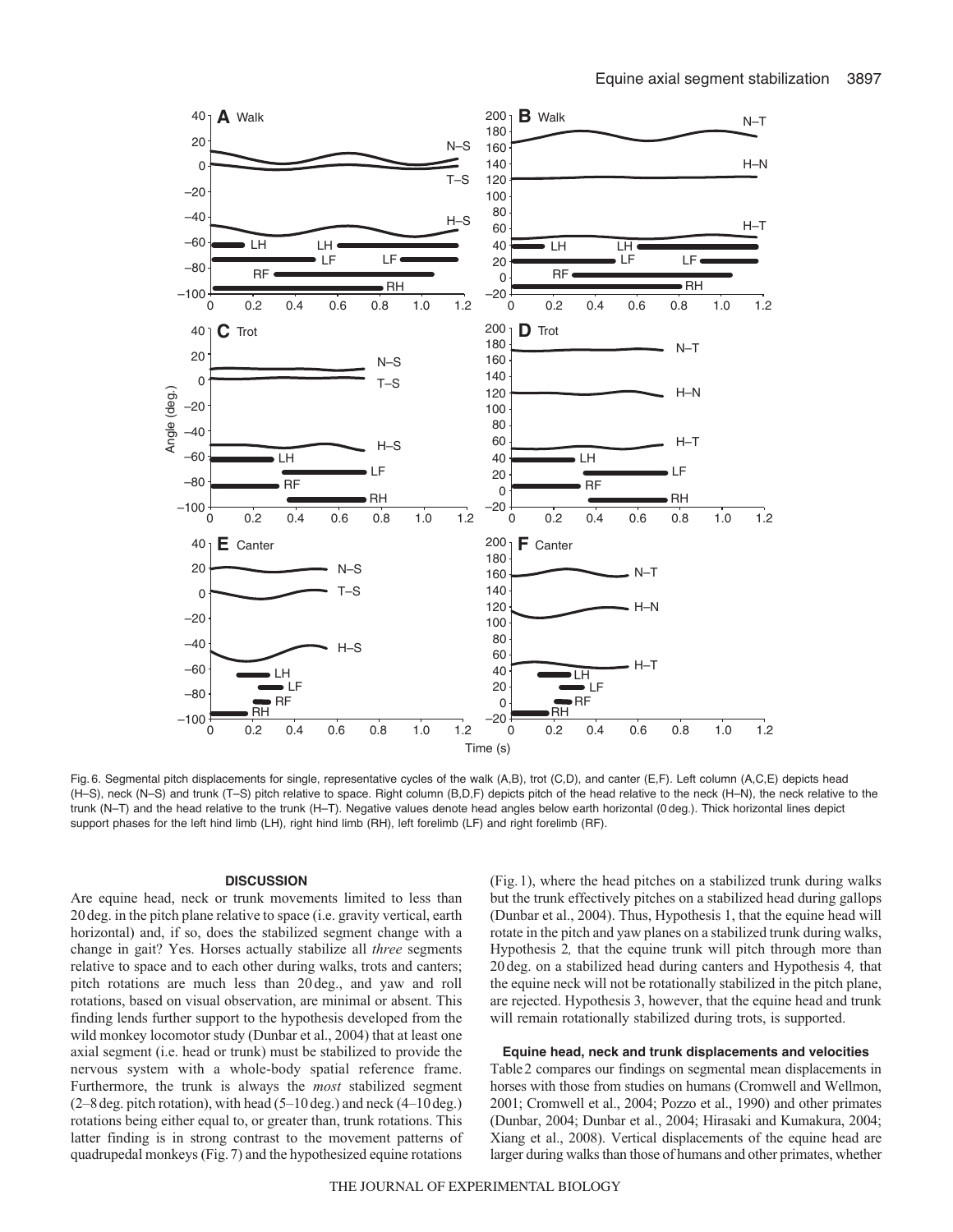

Fig. 7. Pitch rotations during walks, trots, and canters of the head vs the neck (A), the neck vs the trunk (B) and the head vs the trunk (D) relative to space, and of the head relative to the neck vs the neck relative to the trunk (C). Pitch rotations of the head vs the trunk during overground walks and slow gallops in two monkey species – bonnet macaques (Macaca radiata) and hanuman langurs (Semnopithecus entellus) – in the wild (E) are presented for comparison with graph D. Horizontal and vertical broken lines indicate 20 deg. threshold for stabilization. Monkey data (E) are from Dunbar and colleagues (Dunbar et al. 2004) and the graph is modified from Dunbar (Dunbar, 2004).

bipedal or quadrupedal. Equine head vertical displacements are also larger during canters than those of slow galloping monkeys. By contrast, equine head vertical displacements during trots are similar to those in humans during runs, the bipedal equivalent of trots in terms of the diagonal couplet coordination of upper and lower limb movements. These findings indicate that the range of head vertical displacements in horses is larger than those of humans and monkeys but that the largest human head displacements that occur during bipedal runs, overlap in magnitude with the smallest displacements of equine heads, which occur during trots.

Head pitch displacements of walking horses are similar to those of humans but larger than those of other primates, walking bipedally. Equine head pitch during trots, however, is approximately one third of human head pitch during bipedal runs. When compared with the quadrupedal locomotion of non-human primates, equine head pitch displacements are consistently smaller during both walks and canters/slow gallops. In a monkey treadmill study (Xiang et al., 2008), one quadrupedal cynomolgus subject pitched its head similarly to that reported for monkey overground locomotion (Dunbar et al., 2004) and through a greater range than horses. Two other cynomolgus subjects and four rhesus subjects, however, pitched their heads through much fewer degrees, only half that of equine pitch. This variability in head pitch rotations found between and within species can be attributed to differences in support surface characteristics (e.g. flatness, unevenness, firmness), environmental stimuli (e.g. movement, sound, visual targets of interest), experimental protocol, individual choice and other factors. Regardless of this variability, the significant finding is that, with occasional exceptions during walks (Dunbar et al., 2004), head pitch is limited to 20deg. or less (Table2).

Dunbar and colleagues report that bonnet macaques and hanuman langurs walking overground in the wild occasionally make large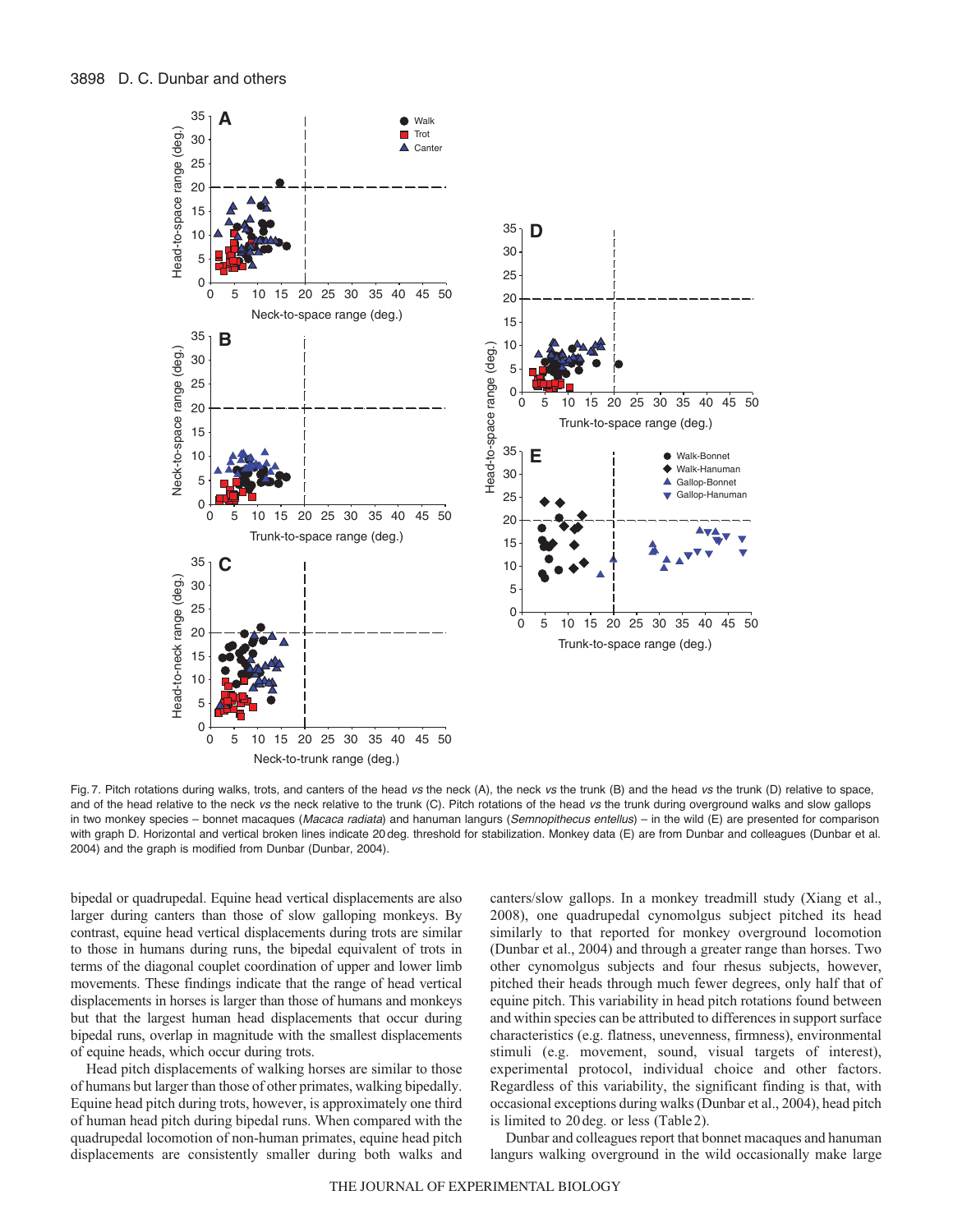

Fig. 8. Equine head pitch rotation (solid line) and head vertical translation (broken line) during representative walk, trot, and canter cycles. Thick horizontal lines depict support phases for the left hind limb (LH), right hind limb (RH), left forelimb (LF) and right forelimb (RF). The highly in-phase relationship depicted in the walk example is characteristic of this gait. By contrast, the highly out-of-phase relationships depicted in the trot and gallop examples are common but do not occur consistently (see Fig. 9).

(>20deg.) head yaw rotations to observe their surroundings, but not during gallops, and that head roll rotations were not notable visually during any gait. In quantitative support of this finding, Xiang and colleagues measured head yaw rotations in rhesus and cynomolgus monkeys walking quadrupedally on a treadmill (Xiang et al., 2008). Head yaw was greater than 20 deg. (i.e. 27±11 deg.) in one cynomolgus subject but less than 20deg. (i.e. 9.1±3.9deg.) in two other cynomolgus and four rhesus macaques. Furthermore, head roll was always less than 20 deg., being  $15 \text{ deg.}$  ( $\pm 5 \text{ deg.}$ ) in the cynomolgus subject with large head yaw and only 5deg. (±2deg.)



Fig. 9. Head pitch (solid line) and head vertical (broken line) displacements during all walk (A), trot (B), and canter (C) cycles for all three horses. Data are smoothed (6 Hz cut-off frequency for walks, 8 Hz for trots and canters) and the mean values have been subtracted for each cycle to yield change in pitch cycle and vertical position. The angular and linear displacements of the head were consistently in-phase for walks but had shifting phase relationships for trots and canters.

in the remaining cynomolgus and rhesus subjects. Thus, based upon the qualitative and quantitative evidence above, humans and other primates, with occasional pitch and yaw exceptions during walks, follow the equine pattern of head stabilization in all planes during locomotion.

Trunk pitch displacements in horses during walks were similar to those in bipedal humans walking on flat surfaces in the laboratory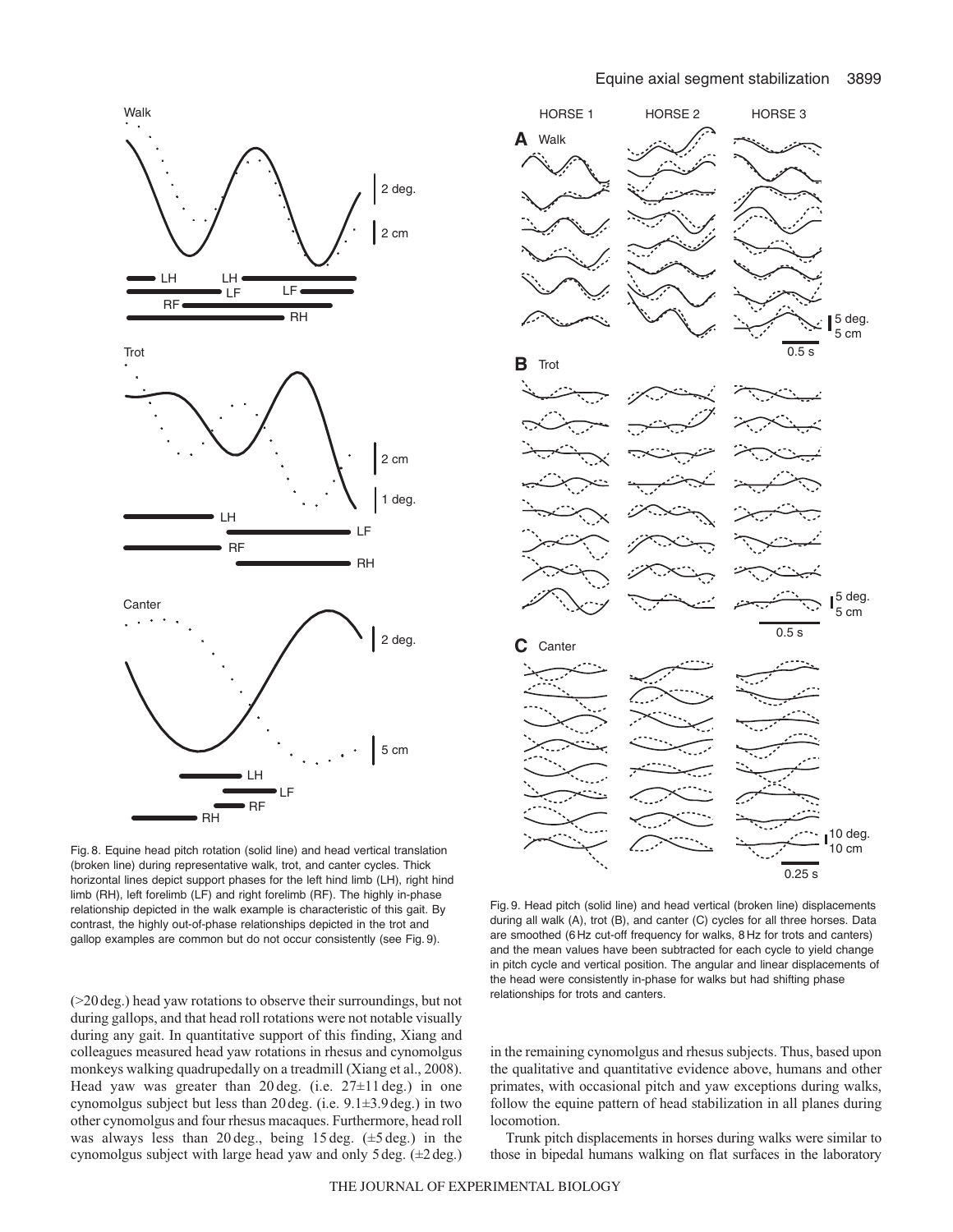Table 2. Interspecific comparisons of head, neck and trunk pitch (deg.) and head vertical (cm) displacements relative to space

|                      |                    |             | Quadrupedal        |                              |                      |                          |                                                                           |                        | <b>Bipedal</b> |                                          |                   |          |                                                                 |
|----------------------|--------------------|-------------|--------------------|------------------------------|----------------------|--------------------------|---------------------------------------------------------------------------|------------------------|----------------|------------------------------------------|-------------------|----------|-----------------------------------------------------------------|
| Displacement         | Gait               | Segment     | Horse <sup>a</sup> | Langurbe                     | Bonnet <sup>be</sup> |                          | Rhesus <sup>cf</sup> Cynomolgus <sup>cf</sup>                             | Japanese <sup>dg</sup> |                | Vervet <sup>ch</sup> Human <sup>di</sup> |                   |          | Human <sup>dj</sup> Gibbon <sup>dg</sup> Japanese <sup>dg</sup> |
| Pitch rotation       | Walk               | Head        | 9(±4)              | $17(\pm 5)$                  | $13(\pm 4)$          | $5(\pm 2)$               | $6 - 16^{k}$                                                              | $<$ 5                  | $15(\pm 7)$    | $8(\pm 2)$                               | $9(\pm 3)$        | $<$ 5    | $<$ 5                                                           |
|                      |                    | <b>Neck</b> | $10(\pm 3)$        | $\qquad \qquad -$            | -                    | $\overline{\phantom{0}}$ | $\hspace{1.0cm} \rule{1.5cm}{0.15cm} \hspace{1.0cm} \rule{1.5cm}{0.15cm}$ |                        | -              | 14(±4)                                   | $\qquad \qquad -$ |          |                                                                 |
|                      |                    | Trunk       | $6(\pm 2)$         | $10(\pm 3)$                  | $13(\pm 3)$          | $7(\pm 2)$               | $<$ 10                                                                    | -                      | $6(\pm 2)$     | $4(\pm 1)$                               | -                 |          |                                                                 |
|                      | Trot≈Bipedal run   | Head        | $5(\pm 2)$         | $\qquad \qquad \blacksquare$ |                      |                          |                                                                           |                        |                | $\overline{\phantom{0}}$                 | $14(\pm 4)$       | -        |                                                                 |
|                      | Canter=Slow gallop | Head        | $10(\pm 4)$        | $15(\pm 2)$                  | $13(\pm 3)$          | $\overline{\phantom{0}}$ |                                                                           |                        | $14(\pm 7)$    | $\overline{\phantom{a}}$                 | -                 |          |                                                                 |
|                      |                    | Trunk       | $8(+1)$            | $42(+4)$                     | $30(+8)$             | —                        |                                                                           | -                      | $25(\pm 7)$    | $\overline{\phantom{0}}$                 | -                 |          |                                                                 |
| Vertical translation | Walk               | Head        | $12(\pm 4)$        | $7(\pm 2)$                   | $7(\pm 2)$           | $1(\pm 1)$               | $< 1 - 4^k$                                                               | $<$ 2                  | -              | -                                        | $5 - 9$           | $\sim$ 2 | $\mathcal{L}$                                                   |
|                      |                    | Trunk       | $10(\pm 2)$        | $\overline{\phantom{0}}$     | -                    | $2(\pm 0.4)$             | -                                                                         |                        | -              |                                          |                   |          |                                                                 |
|                      | Trot≈Bipedal run   | Head        | 9(±2)              | $\qquad \qquad \blacksquare$ |                      |                          |                                                                           |                        | -              | $\overline{\phantom{0}}$                 | $7 - 16$          | -        |                                                                 |
|                      | Canter=Slow gallop | Head        | $23(\pm 5)$        | $19(\pm 4)$                  | $11(\pm 5)$          | -                        |                                                                           |                        |                |                                          |                   |          |                                                                 |

aOverground arena locomotion.

**bOverground natural terrain locomotion.** 

c Treadmill locomotion.

dOverground laboratory flat surface locomotion.

eHanuman, common or gray langur (Semnopithecus entellus); Bonnet macaque (Macaca radiata); (Dunbar et al., 2004).

<sup>f</sup>Rhesus macaque (Macaca mulatta); Cynomolgus, long-tailed or crab-eating macaque (Macaca fascicularis); (Xiang et al., 2008).

<sup>g</sup>Japanese macaque (Macaca fuscata); Lar, white-handed or common gibbon (Hylobates lar); (Hirasaki and Kumakura, 2004).

hVervet, grivet, savanna, or African green monkey (Cercopithecus aethiops); (Dunbar, 2004).

i (Cromwell and Wellmon, 2001).

<sup>j</sup>(Pozzo et al., 1990).

k Lowest mean to highest mean values across Cynomolgus individuals.

l Data presented as range values.

(Cromwell and Wellmon, 2001) and to quadrupedal monkeys walking on treadmills (Dunbar, 2004; Xiang et al., 2008) but smaller than in monkeys walking quadrupedally on natural terrain in the wild (Dunbar et al., 2004). These trunk pitch similarities and differences during walks can be attributed largely to variation in support characteristics. The equine arena surface resembles more closely the flat and continuous surfaces of the laboratory floor and treadmill than the irregular surfaces of natural terrain, thereby requiring less vertical displacement of the trunk for the hooves or hands and feet to clear the surface. The trunk also pitches less in horses during canters than in monkeys during either overground or treadmill gallops, due largely to species differences in segmental coordination related to differences

in mass, its distribution and the resultant inertial properties of the trunk and limb segments (see below).

Neck pitch during walks is somewhat smaller in horses than in humans. Considering that the head and neck pitch largely as a unit on the trunk during walks, horses may be reducing the amount of pitch to minimize the curvilinear displacement of the eyes and vestibular apparatus relative to space (see below).

Maximum velocities of the equine head and trunk can also be compared with those of humans (Cromwell et al., 2004; Lieberman et al., 2006; Pozzo et al., 1990) and other primates (Dunbar, 2004; Dunbar et al., 2004; Hirasaki and Kumakura, 2004; Xiang et al., 2008), and are summarized in Table3.

|                      |                    |         | Quadrupedal        |                               |                       |                                                                                                                |      |                          |             | <b>Bipedal</b> |               |    |                                                                                                         |  |
|----------------------|--------------------|---------|--------------------|-------------------------------|-----------------------|----------------------------------------------------------------------------------------------------------------|------|--------------------------|-------------|----------------|---------------|----|---------------------------------------------------------------------------------------------------------|--|
| Velocity             | Gait               | Seament | Horse <sup>a</sup> |                               |                       | Langur <sup>be</sup> Bonnet <sup>be</sup> Cynomolgus <sup>cf</sup> Japanese <sup>dg</sup> Vervet <sup>ch</sup> |      |                          |             |                |               |    | Human <sup>di</sup> Human <sup>dj</sup> Human <sup>ck</sup> Gibbon <sup>dg</sup> Japanese <sup>dg</sup> |  |
| Pitch rotation       | Walk               | Head    | $42(\pm 3)$        | $241(\pm 27)$                 | $181(\pm 15)$         | >50                                                                                                            | ~100 | $194(\pm 25)$            | $9(\pm 3)$  | $30(\pm 8)$    | -             | 58 | ~1                                                                                                      |  |
|                      |                    | Trunk   | $29(\pm 2)$        | $129(\pm 11)$                 | $83(\pm 7)$           | $\hspace{1.0cm} \rule{1.5cm}{0.15cm} \hspace{1.0cm} \rule{1.5cm}{0.15cm}$                                      |      | $87(\pm 9)$              | $17(\pm 4)$ | -              | $68(\pm 21)$  | -  |                                                                                                         |  |
|                      | Trot≈Bipedal run   | Head    | $38(\pm 3)$        | $\overline{\phantom{m}}$      |                       |                                                                                                                |      | $\overline{\phantom{0}}$ | -           | 72(±20)        | -             |    |                                                                                                         |  |
|                      |                    | Trunk   | $17(\pm 2)$        | $\qquad \qquad \blacksquare$  |                       |                                                                                                                |      |                          |             | -              | $147(\pm 22)$ |    |                                                                                                         |  |
|                      | Canter=Slow gallop | Head    |                    | $105(\pm 11)$ 216( $\pm 17$ ) | $183(\pm 13)$         |                                                                                                                |      | $202(\pm 29)$            | -           |                |               |    |                                                                                                         |  |
|                      |                    | Trunk   | $67(+5)$           |                               | $356(+30)$ $353(+33)$ |                                                                                                                |      | $271(\pm 27)$            | -           |                |               |    |                                                                                                         |  |
| Vertical translation | Walk               | Head    | $47(\pm 2)$        | $55(\pm 7)$                   | $38(\pm 1)$           |                                                                                                                |      |                          | -           | $25 - 35$      | -             |    |                                                                                                         |  |
|                      | Trot≈Bipedal run   | Head    | $86(\pm 1)$        | $\qquad \qquad -$             |                       |                                                                                                                |      |                          | -           | $70 - 150$     | -             |    |                                                                                                         |  |
|                      | Canter=Slow gallop | Head    | $139(\pm 6)$       | $148(\pm 9)$                  | $85(\pm 8)$           |                                                                                                                |      |                          |             |                |               |    |                                                                                                         |  |

aOverground arena locomotion.

**bOverground natural terrain locomotion.** 

c Treadmill locomotion.

dOverground laboratory flat surface locomotion.

eHanuman, common or gray langur (Semnopithecus entellus); Bonnet macaque (Macaca radiata); Dunbar et al., 2004.

<sup>f</sup>Cynomolgus, long-tailed or crab-eating macaque (Macaca fascicularis); Xiang et al., 2008.

<sup>g</sup>Japanese macaque (Macaca fuscata); Lar, white-handed or common gibbon (Hylobates lar); Hirasaki and Kumakura, 2004.

hVervet, grivet, savanna, or African green monkey (Cercopithecus aethiops); Dunbar, 2004.

i Cromwell et al., 2004.

j Pozzo et al., 1990.

k Lieberman et al., 2006.

l Data presented as range values.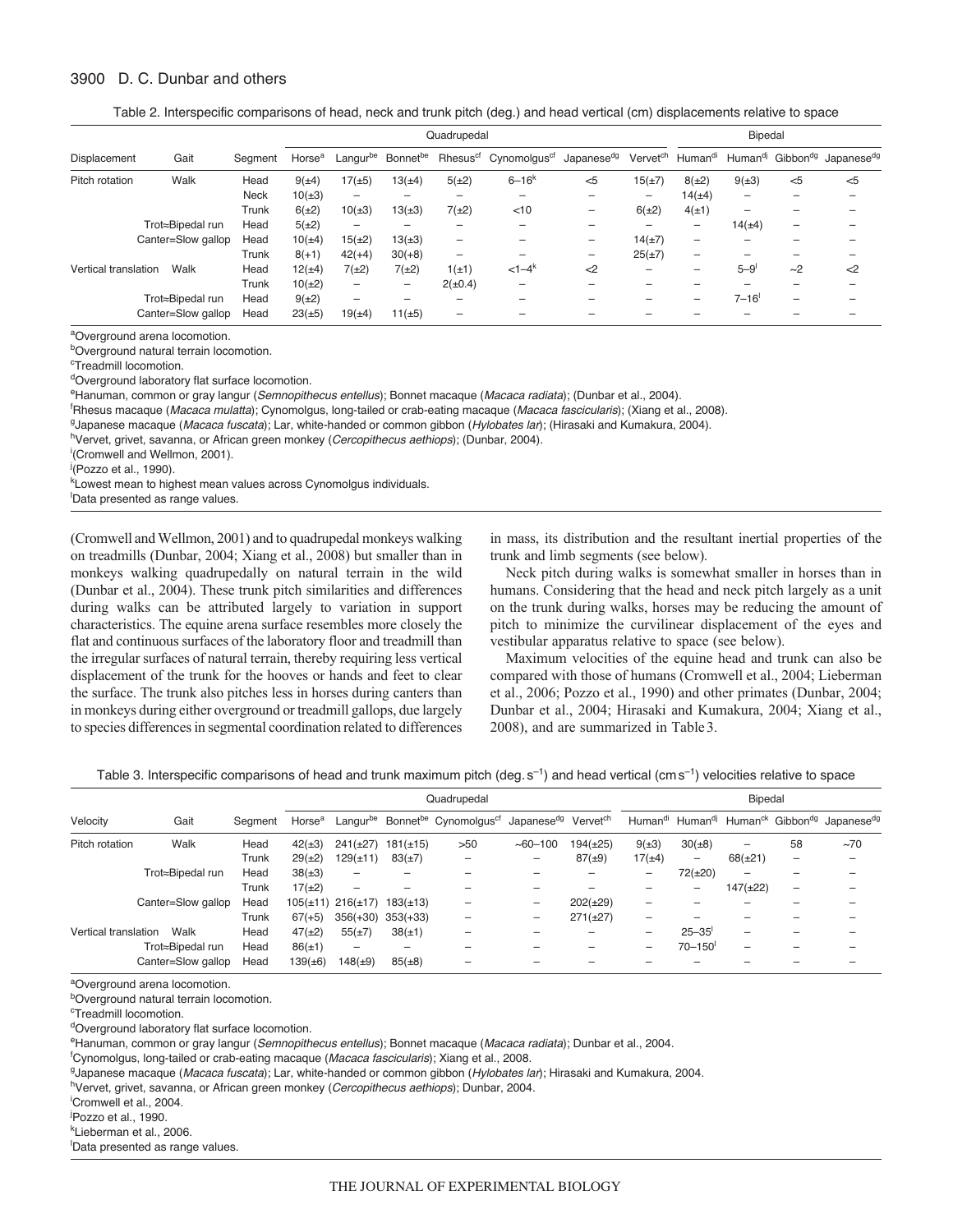Maximum vertical velocities of the equine head are up to two times larger than those of humans during walks but fall within the human bipedal running range during trots and parallel the findings for equine and human head displacements. During both walks and canters/slow gallops, equine head vertical velocities are consistently larger than those of bonnet macaques despite the greater inertia of the equine head. This is most probably attributed to the contributions of the equine nuchal ligament to head and neck pitch on the trunk during walks and, along with overall body movements, during gallops. By contrast, horses have smaller head vertical velocities than hanuman langurs, probably due to the relatively large vertical (and angular) displacements of the hanuman's body segments during both walks and gallops, giving this and other langur species bouncelike gaits that distinguish them from macaques and most other monkeys (Dunbar et al., 2004).

Maximum pitch velocities of the equine head during walks are 1.5–5 times greater than those of bipedal humans but less than those of bipedal and quadrupedal monkeys. Head pitch velocities are also less in trotting horses than in humans running bipedally, and less in cantering horses than in monkeys galloping overground or on a treadmill. Thus, with the exception of humans during walks, maximum pitch velocities of the equine head are less than those of humans and other primates. These low pitch velocities are most likely attributed to the greater mass and inertial properties of the equine head and neck. The larger equine head pitch velocities compared with those in humans during walks, despite comparable ranges of head pitch displacement between the species, are most likely attributed to the equine head and neck bob during walks that stores and releases kinetic energy in the nuchal ligament to assist forward progression (Gellman and Bertram, 2002a; Gellman and Bertram, 2002b).

Maximum pitch velocities for the equine trunk are 1.7 times larger than those of humans walking overground (Cromwell et al., 2004). This finding is not surprising considering the sequential footfall of the four equine limbs, combined with the head and neck bobbing on the trunk. Humans on a treadmill (Lieberman et al., 2006), show much higher maximum pitch velocities than horses during walking and running/trotting. These findings for the faster gaits are understandable given the mechanical conditions of each gait. Humans rapidly swing their upper and lower limbs but support body mass alternately with the lower limbs, which would certainly result in rapid pitch (and probably yaw and roll) movements of the vertical trunk. Horses, by contrast, alternate diagonal hind limb–forelimb pairs to support the cranial and caudal ends of the horizontal trunk, resulting in small and slow pitch rotations of the trunk. Maximum pitch velocities of the trunk are much smaller in horses than in monkeys during both walks and canters/slow gallops, primarily due to the significantly greater mass and inertia of the equine trunk.

# **Curvilinear displacement of equine eyes and vestibular apparatus during pitch-plane rotations**

The strategy of horses to limit the angular excursion of the head and neck segments relative to primates may relate to the particular morphology of the horse head and head-based sensors. During head pitch, the eyes and vestibular apparatus experience curvilinear displacements because both end organs are located at a distance from the head–neck and neck–trunk rotational axes. Our equine skull measurements reveal an occipital condyle-to-orbit distance of 22cm and a pitch axis-to-external auditory meatus distance of 6cm, both of which are two times larger than similar measurements in the human skull (10cm and 3.5cm, respectively) and three times larger than those in the monkey (rhesus macaque) skull (7cm and 2cm, respectively). Moreover, the equine cervical spine measured 55cm, which is five times the measured length of the human spine (11.5cm) and nine times that of the monkey (rhesus macaque) spine (6.5cm). Thus, for 20deg. head pitch, for example, the eye and vestibular arc lengths due to rotation at the head–neck (atlanto–occipital joint) axis alone would be greatest in horses (7.7cm and 2.1cm, respectively), intermediate in humans (3.5cm and 1.2cm, respectively) and least in monkeys (2.4cm and 0.7cm, respectively). These estimated head pitch arc lengths are most relevant to horse trots, in which the majority of rotation occurs at the head–neck axis. The same 20deg. pitch of the head and neck together about the cervicothoracic joint dramatically increases the eye and vestibular arc lengths to 26.9cm and 21.3cm, respectively, as compared with the much smaller arc lengths in humans (7.5cm and 5.2cm) and monkeys (4.7cm and 3.0cm), respectively. These estimated neck pitch arc lengths are most relevant to equine and human walking. Considering the limited range of mobility at the base of the primate skull (Graf et al., 1995b) compared with horses (Clayton and Townsend, 1989), these combined head/neck pitch arc lengths are probably most relevant to human and monkey gaits in general. Nevertheless, for the same rotation at either the head–neck axis or neck–trunk axis alone, eye and vestibular arc lengths will be much greater in horses than in humans or monkeys. These morphological differences alone have a significant impact on how the eyes and vestibular apparatus in each species are spatially displaced during comparable gaits and most probably on the qualitative and quantitative characteristics of the sensory signals transmitted to the brain.

Horses appear to compensate in part for this morphological impact by reducing the range of pitch rotation compared to humans and monkeys. This reduction is accomplished by isolating the relatively small degree of pitch primarily to a single joint (e.g. neck–trunk during walks, head–neck during trots), or by adjusting the dorsiflexion–plantar flexion phase relationships between the head–neck and neck-trunk joints to counteract one another (e.g. canters). During walks and canters, the equine arc lengths, though reduced, nevertheless remain greater than in humans and monkeys performing comparable gaits when measured from either the skull base (head–neck axis) or cervical base (neck–trunk axis). During trots, by contrast, whereas the arc lengths from the cervical base also remain greater in horses, the equine eye (1.92cm) and vestibular (0.52cm) arc lengths from the skull base are actually smaller than those in running humans (2.44cm and 0.86cm, respectively).

#### **Equine body mass, its distribution and segmental mobility and stability**

The head, neck and trunk movements characterizing equine locomotion can be attributed, in large part, to morphological features and adaptations. Owing to the enormous stresses generated in muscles and other supportive tissues to propel such massive animals (Hill, 1950), the movement of the large and heavy axial segments is minimized, allowing the smaller and lighter distal limb segments to move rapidly through several degrees of rotation (Hildebrand, 1959; Hildebrand, 1974). The head and neck together contribute approximately 10% of total body mass (TBM) in horses (Clayton, 2004), compared with 8% in humans (Dempster, 1955) and chimpanzees (Crompton et al., 1996) and 6% in prosimian lemurs (Dunbar, 1988). Although the 2%–4% difference may seem small in absolute terms, it is large given the horse's TBM of roughly 500kg, a value that is 10, 11 and 250 times greater than that of humans, chimpanzees and lemurs, respectively. Furthermore, the equine neck is larger in mass than the head (6% *vs* 4% TBM,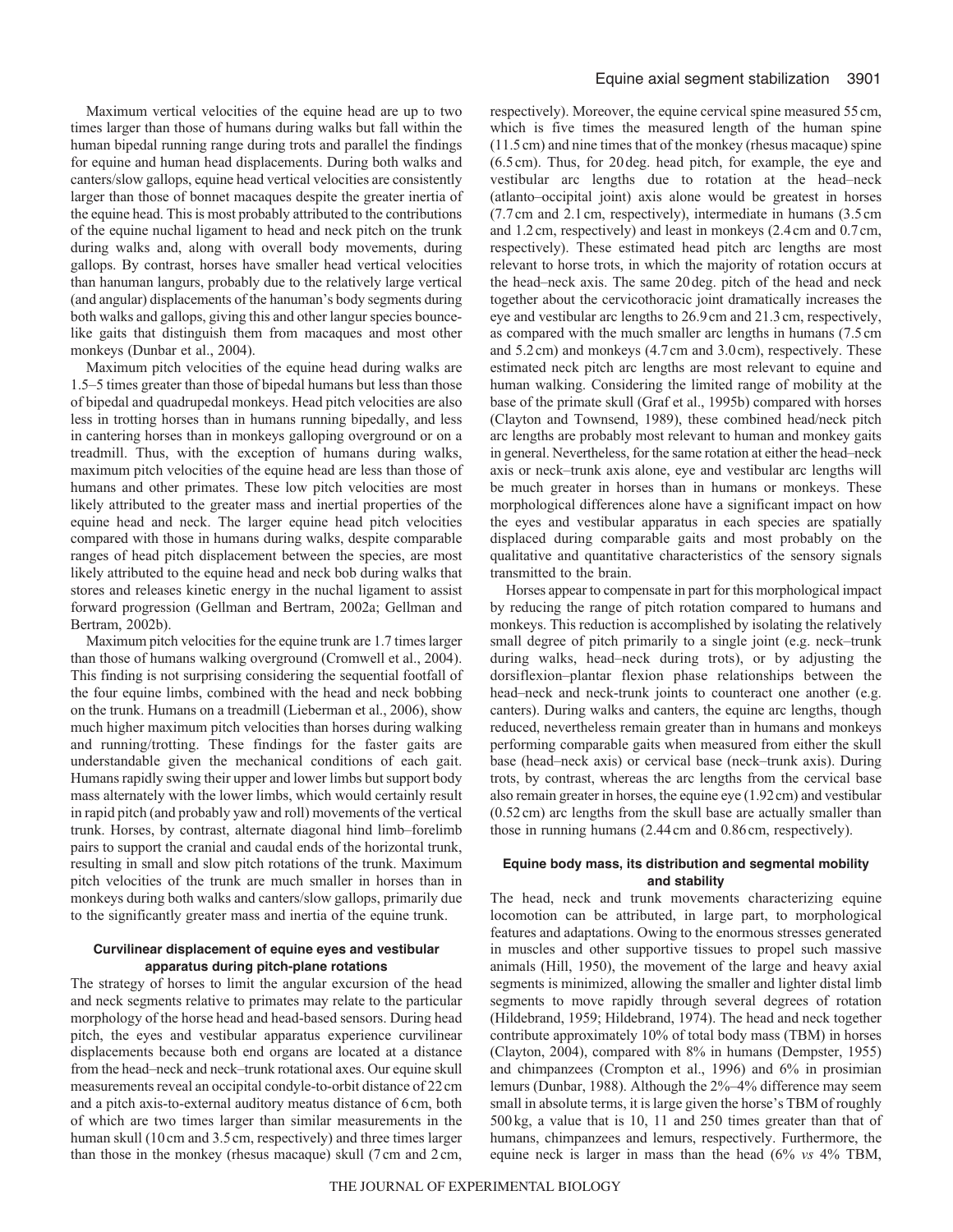respectively) (Clayton, 2004). Mass measurements for the head and neck of primates and other mammals are rarely reported, however, the lemur neck is much smaller than its head (1% *vs* 5% TBM, respectively) (Dunbar, 1988). Thus, the inertial properties of the massive and elongated axial segments of horses, compared with the relatively small segments of humans and other primates, most certainly contribute to the reduced rotational displacements and velocities of the equine trunk, neck and head.

Inertial influences on the equine head are revealed through a comparison of pitch displacements (Table2) and velocities (Table3) in horses with those in humans (Pozzo et al., 1990) and monkeys (Dunbar et al., 2004). Equine head pitch displacements and velocities are, with few exceptions, smaller than those of humans or monkeys across all three gaits. By contrast, equine head vertical displacements (Table2) and velocities (Table3) are, with few exceptions, greater than those of humans and monkeys. During walks, these large vertical head displacements can be attributed almost entirely to the equine head pitching in unison with the elongated neck at the neck–trunk axis, resulting in a large arc length. During canters, neck pitch is certainly a contributing factor but so is the vertical excursion of the trunk in the oscillation between the support and the airborne phase, an excursion that is more than double that seen for walks and trots. During trots, the smaller head vertical displacements are attributed primarily to the small range in vertical movements of the entire body and the small, compensatory rotations of the head and neck, which characterize this symmetrical running gait.

The impact of differences in mass and inertia between horses and monkeys (Dunbar, 2004; Dunbar et al., 2004) is most clearly revealed through comparisons of trunk angular motion during canters and slow gallops, respectively (Tables 2 and 3). Trunk pitch displacements and velocities are much smaller in horses than in monkeys, reflecting differences in strategy: horses flex and extend the limb joints to clear the hooves from the ground, effectively shortening limb length whereas monkeys rotate the trunk in the pitch plane to lift the extended limbs for clearance during the airborne phase.

#### **Inertia and its role in equine head stabilization**

Does inertia itself play a significant role in segmental stabilization? That is, if an external object (e.g. neck) applies a force to the head, will the head, in the absence of muscle activation, react by rotating in the opposite direction  $(\sim 180 \text{ deg.}$  out-of-phase) thereby maintaining its spatial orientation? This question could be asked of the neck or trunk but it is most relevant to the head and whether a stabilized vestibular apparatus provides a reference frame for spatial orientation and an inertial guidance platform for navigation (Pozzo et al., 1990). A method, the details of which can be found elsewhere (Dunbar et al., 2004; Jones and Spells, 1963; Peterson and Goldberg, 1981), has been developed that predicts the frequency range within which inertia becomes a significant factor for stabilizing the head of animals of any given size. The method employs a model that is based on the general dimensional similarity between species (Jones and Spells, 1963) and uses the estimated stabilizing frequency of 5Hz for a domestic feline head (Peterson and Goldberg, 1981) as a reference point. Based upon this model, the frequency range within which inertia should become a significant stabilizing factor for the equine head is 1–3Hz. This estimated range encompasses the actual 1–2.5Hz mean peak frequency range revealed in this study for both angular and vertical head displacements during all three gaits. Thus, inertia, in itself, can play a significant role in stabilizing the equine head. By contrast, the frequencies of pitch plane and vertical displacements of hanuman langur and bonnet macaque heads during quadrupedal walks and gallops over natural terrain (1–2Hz) fall

outside the theoretical range (hanuman langurs, 3–4Hz; bonnet macaques, 4–5 Hz) in which inertia would play a significant stabilizing role (Dunbar et al., 2004). It should be noted, however, that a treadmill study (Xiang et al., 2008) reports that one cynomolgus macaque subject had a head pitch frequency during walks of 3.6Hz, which approaches the lower limit at which inertia would become a significant stabilizing factor in bonnet macaques, a monkey species of similar body size. For the human head, inertia also is probably not a significant factor during bipedal walks but it is likely to have an impact during bipedal runs (Pozzo et al., 1990). Thus, with the latter exception, head stabilization in monkeys and humans during gait depends on coordinated muscle activity.

Whereas inertia can potentially play a dominant stabilizing role for the equine head by producing compensatory pitch rotations, its actual expression is variable or absent. During canters and trots, head pitch and vertical displacement are often largely out of phase, particularly in horses 1 and 2, as one would expect with inertial dominance (Figs8 and 9). This pattern is inconsistent, however, commonly shifting closer to an in-phase relationship, as seen especially in horse 3. Furthermore, walks contrast with both trots and canters in that head pitch and vertical displacement are largely in phase indicating that inertial stabilization is not being expressed in this gait (Figs8 and 9). Thus, Hypothesis 5*,* that pitch rotations of the equine head will *not* be consistently 180deg. out-of-phase with head vertical translations, is supported. As reported for monkeys in the wild (Dunbar et al., 2004), inertial influences are frequently overridden by active mechanisms during natural overground equine locomotion.

In regard to coordination of head pitch and vertical displacements, horse 3 differs notably from the other two horses, perhaps due to age-related changes. Horse 3 was 24-years-old, twice the age of horse 1 (10 years) and horse 2 (9 years). Reduced viscoelasticity of the nuchal ligament and other soft tissues of the neck, and developing osteoarthritis in the cervical joints are two characteristics of the equine aging process that can reduce the degree of head–neck and neck–trunk flexibility. Even though the overall locomotor pattern of horse 3 is not distinctive from the two younger horses, these factors, if present, could underlie the difference in phasing of head pitch to vertical displacement compared with horses 1 and 2. Horse 3 also differs from the other two horses in being the only pure Thoroughbred. Despite heritage differences, the three horses were similar physically and behaviorally. Thus, whether or not the decreased flexibility observed in Horse 3 can be attributed in part to breeding is unknown.

#### **Equine segmental stabilization and gaze**

In addition to the inertial stabilization issue discussed above, the finding that equine head pitch is primarily in-phase with vertical displacement during walks and inconsistently out-of-phase during trots and canters, also indicates that compensatory head movements are not essential for gaze stabilization during natural overground quadrupedal locomotion. The lack of such an 'eye–head synergy' (Pozzo et al., 1990) contradicts the findings of several studies on bipedal humans attempting to maintain gaze on a fixed target. Pozzo and colleagues found that when human subjects look at a target while performing a bipedal locomotor task, they pitch the head counter-clockwise during vertical head drops and clockwise during vertical head rises, thereby maintaining a fixed gaze (Pozzo et al., 1990). Several other laboratory studies have reported these consistent compensatory head rotations (Cromwell et al., 2001; Cromwell et al., 2004; Moore et al., 1999; Paige, 1989), which appear to parallel compensatory eye-in-orbit (VOR) rotations (Grossman et al., 1988;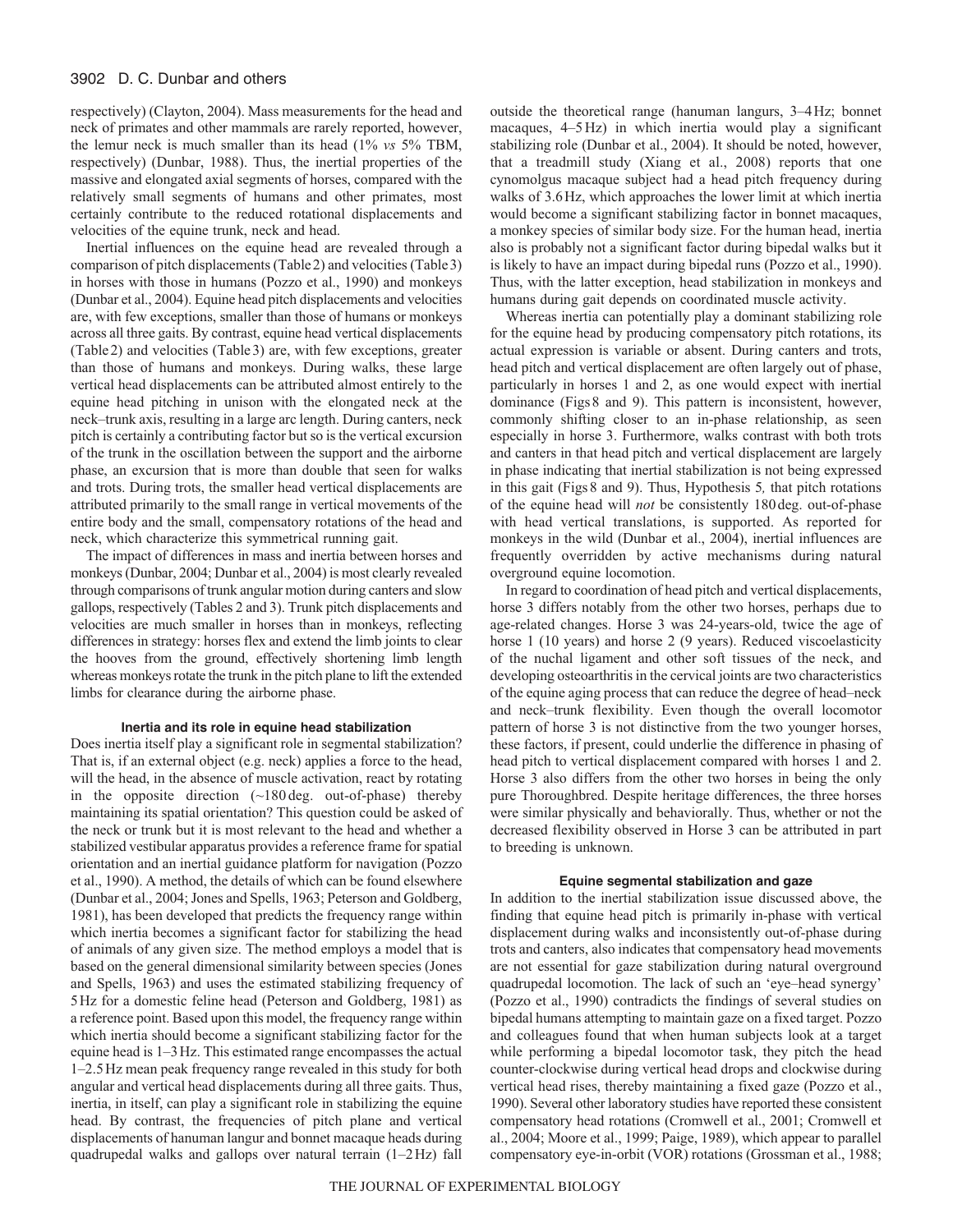Liao et al., 2008; Moore et al., 1999; Paige, 1989; Schwarz and Miles, 1991). In line with the above studies on humans, an investigation of two Japanese macaques and one gibbon (*Hylobates lar*) walking bipedally overground in a laboratory revealed that head rotations are largely compensatory for vertical head translations in these species (Hirasaki and Kumakura, 2004). The authors note, however, that one of the macaques was not trained to walk bipedally, and that the degree to which its head rotations were compensatory was variable. By contrast, both horses and quadrupedal monkeys (Dunbar et al., 2004) demonstrate non-compensatory (in-phase) head pitch-plane rotations (equine walk, monkey gallop) or no consistent phase relationships with vertical displacement (equine trot and canter, monkey walk). A study of cynomolgus macaques walking on a treadmill supports our findings (Xiang et al., 2004). Note, however, that largely compensatory head pitch rotations are reported for two Japanese macaques walking quadrupedally overground in the laboratory (Hirasaki and Kumakura, 2004). Based on the published figures by Pozzo and colleagues, even bipedal humans show a variable phase relationship during walks (Pozzo et al., 1990). The discrepancies are probably attributed to the differences between the natural and volitional locomotor conditions under which the overground equine and monkey data were collected, the unnatural and highly controlled conditions of the laboratory and study protocols used in the human studies, and whether or not the subjects looked at a specific target. The horses (arena) and monkeys (natural terrain) were unrestrained, moving overground and not required to maintain gaze on any particular target. Thus, fixing gaze on a specific target under natural conditions may be transitory (even within a single cycle) because free-ranging animals visually inspect their surroundings frequently for food or predators and other dangers. The distance to a visual target is also a potential factor, with the need for compensatory head rotations diminishing with increasing visual target distance (Dunbar et al., 2004). But, with the exception of the closest visual targets, this possibility also seems unlikely. We revealed that equine head rotations are *not* compensatory but rather in-phase with vertical displacements during walks when the head is most closely oriented towards the ground. Furthermore, a human treadmill locomotor study reported that, although head pitch rotations are compensatory, viewing distance has little impact on the magnitude of either head movement or phase relationships between head pitch rotation and vertical translation (Moore et al., 1999).

Human head pitch may also compensate for the significantly greater ground reaction forces generated during bipedal locomotion. Quadrupedal horses (Lanovaz et al., 1998) and monkeys (Schmitt, 2003) and bipedal humans (Cappozzo, 1982) each incorporate damping mechanisms to attenuate ground impact forces. Nevertheless, peak ground reaction forces relative to TBM for the forelimbs and hind limbs, respectively, during quadrupedal walks are only 68% and 49% in horses (Ueda et al., 1981) and only approximately 60% and 65% in macaque monkeys (Kimura et al., 1979). By contrast, the forces are doubled (130%) in human limbs during bipedal walks (Schmitt, 2003). Thus, the impact forces may be sufficiently attenuated during quadrupedal locomotion to avoid generating and transmitting vibrations from the hooves or hands and feet to the head that would result in head pitch rotations, such as those that are reported to be typical of human bipedal locomotion (Moore et al., 1999; Pozzo et al., 1990).

Based upon the results of the current equine study and those discussed above, we propose that head pitch rotation is not a typical compensatory component of gaze stabilization during natural quadrupedal locomotion. It is more likely that gaze is stabilized primarily through eye-in-orbit rotations alone. Alternatively, gaze fixation may be a transient activity relative to the length of the gait cycle or, it may not be commonly used or essential for successful locomotion.

Unlike humans and monkeys (Dunbar et al., 2004) horses avoid lateral (yaw) head rotations during overground walks as well as during trots and canters, a behavior that may relate to their differing visual system, the latter of which is characteristic of many plainsliving or open habitat-living species. The equine eye is more laterally placed in the head than in primates with a field of view of 160–170deg. (Harman et al., 1999) to 190–195deg. (Rochon-Duvigneaud, 1943) horizontally and 178 deg. (Roberts, 1992) vertically, and binocular overlap between 55deg. and 65deg. (Duke-Elder, 1958; Hughes, 1977) and even up to 80deg. (Harman et al., 1999). The only blind spots are immediately in front of the forehead and directly behind the rump (Timney and Macuda, 2001). Equine retinas concentrate the ganglionic cells for visual acuity in a horizontally oriented band called a 'visual streak', providing a sharp field of view that is very broad horizontally but very restricted vertically (Harman et al., 1999; Hughes, 1977), thus obviating the need for lateral head turns. Harmon and colleagues (Harmon et al., 1999), however, challenge the assumption that horses can see both forwards and backwards simultaneously (Simpson, 1961), proposing instead that horses must choose between a forward field of view when the head is raised, as during locomotion, and a lateral view when the head is lowered, as during quiet stance when grazing. If correct, then large monocular fields of view with laterally placed eyes fails to explain the absence of head yaw rotations during walks. Even if the high acuity field of view is restricted during gait, the peripheral field still provides a large lateral field of view for motion detection, to alert the horse to the approach of other animals. A behavioral explanation for lack of yaw rotations is that such head turns may trigger unwanted neck tonic reflexes, which are known to extend one forelimb while flexing the other forelimb (Roberts, 1978), thereby negatively impacting stability and steering. This possibility is not very likely, however, because humans, monkeys and many other animals that possess these neck reflexes commonly rotate the head during walks. Furthermore, tonic vestibular (labyrinthine) reflexes triggered by the same head turns are opposite to neck reflexes (Lindsay et al., 1976; Roberts, 1978), leading Roberts (Roberts, 1978) to propose that cervical and vestibular tonic reflexes should be considered a single reflexive system that underlies the ability to turn the head without destabilizing the body. Another possibility, which we feel is most likely, is that horses actively avoid lateral head rotations for mechanical reasons. Pitch-plane rotations of the long and heavy head and neck during the gait cycle are known to create large torques at the cervicothoracic junction, and cause an increased shift of the center of mass (CM) anteroposteriorly between the forelimbs and hind limbs (Clayton, 2004; Vorstenbosch et al., 1997). Similarly, lateral head and neck turns would suddenly shift the CM mediolaterally, most probably generating a lateral sway that could adversely affect steering, stability, or both.

# **Equine head stabilization and the vestibular apparatus**

Knowing that their horizontal semicircular canals are held in the pitch plane near earth horizontal, horses join humans (Pozzo et al., 1990), monkeys (Dunbar et al., 2004) and many other species of mammals and birds (Graf et al., 1995a) in adopting a head position that maintains the vestibular apparatus in a relatively fixed orientation relative to gravity vertical or to the associated gravitoinertial acceleration vector (Imai et al., 2001). Thus, horses lend further support to the hypothesis that the stabilized head allows the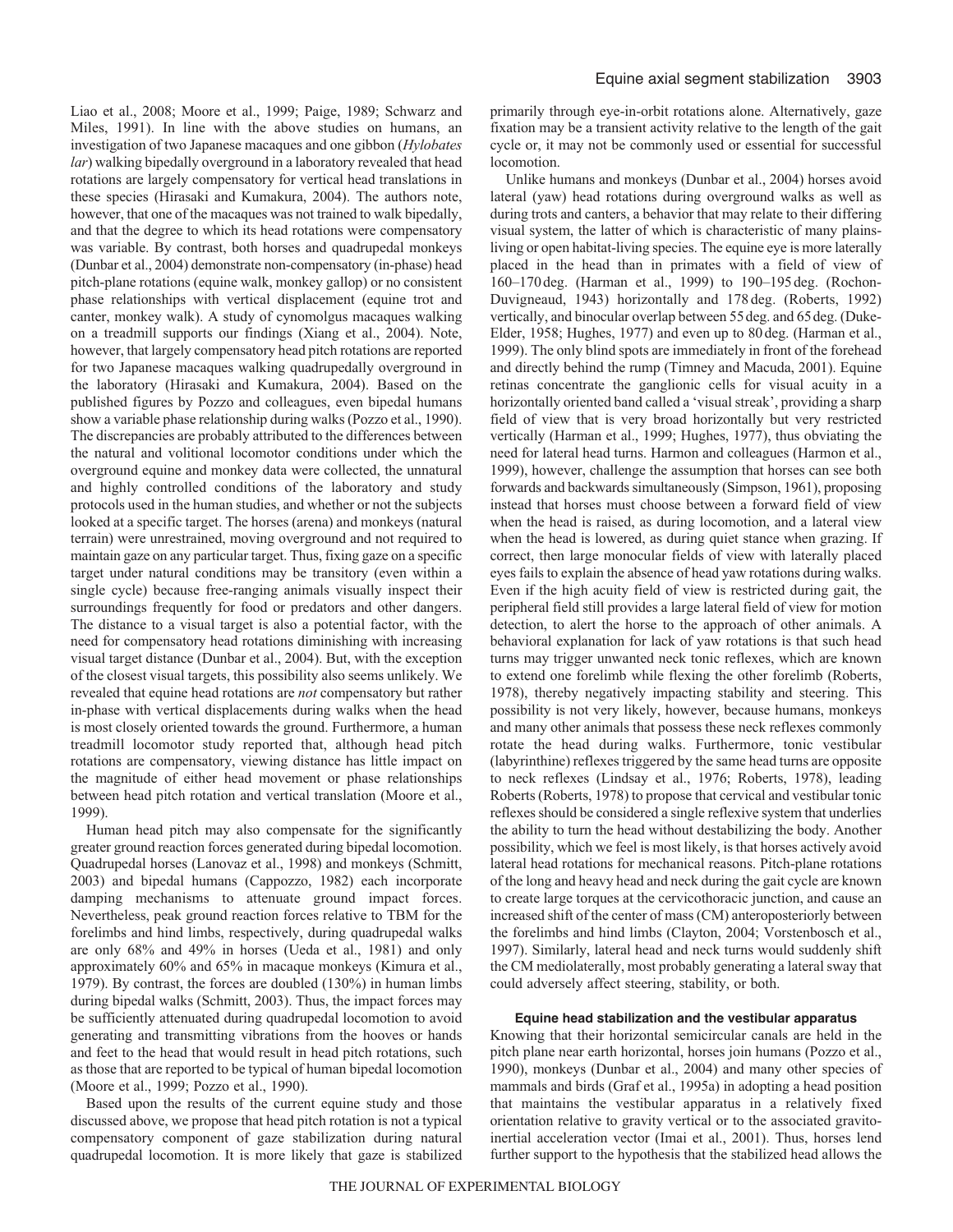vestibular apparatus to provide information about whole-body spatial orientation and to function as an inertial guidance system for navigation (Pozzo et al., 1990). Horses, however, hold an advantage in fulfilling these functions. Compared with humans and monkeys, the large ranges of pitch rotation permitted between the head and the neck, and the neck and the trunk, enable the equine head to adopt an angular spatial orientation that is much more independent of neck and trunk orientation. In addition, the greater inertial properties of the equine head, along with viscoelastic properties of the nuchal ligament and other neck tissues, provide a much greater passive, energy efficient mechanism for maintaining head orientation.

The vestibular apparatus, like the eyes, experiences curvilinear displacements during head rotations because these sensory organs are located a distance from the cranial rotational axes. Unlike the eyes, however, which can rotate independently within the orbits, the skull-fixed vestibular apparatus must faithfully follow head rotations. Thus, placing the vestibular apparatus close to the cranial rotational axes dramatically reduces the magnitude of curvilinear displacement, which is experienced during rotations.

Owing to morphological differences in the skull, the position of the equine vestibular apparatus relative to the axes (pitch and yaw) of cranial rotation on the neck differs from that in humans and monkeys. During natural posture and locomotion, the vestibular apparatus is located anteriorly (rostrally) in horses whereas it is located superiorly (dorsally) in humans and other primates. Given the same degree of head-on-neck pitch, the vertical vector component of curvilinear displacement is larger than the horizontal component in horses but the horizontal component is larger than the vertical component in primates (Fig.10). Pitch rotation within the normal range for horse locomotion  $(\pm 5 \text{ deg.})$  would produce a very small horizontal displacement in the posterior direction in the horse but a significant motion in the primate, in both the anterior  $(+$  pitch) and posterior ( $-$ pitch) directions. Thus, for comparable head pitch rotations, the pattern of saccular and utricular stimulation differs for horses and primates. This morphological difference may be an advantage in the horse in that linear accelerations due to forward progression will be minimally confounded by the linear components of pitch rotations, unlike primates in who this confound is a significant issue.

This leads to a fundamental problem of how the nervous system can distinguish among and interpret the complex sensory signals generated by the vestibular apparatus. During natural behaviors such as locomotion, the otolith signal encodes not only the linear acceleration of the head in space, but also that due to the off-axis rotations, as discussed above, and the gravitational acceleration induced by head tilts. Following Einstein's equivalence principle of gravity and inertial acceleration (Einstein, 1908), the otolith organs do not distinguish between inertial acceleration due to translation (linear head movements) and that due to gravitational acceleration (head tilt) (Angelaki et al., 1999; Angelaki et al., 2004; Hess, 2007; Merfeld et al., 1999). How, then, does the nervous system successfully interpret vestibular signals that arise from the multiple segmental and whole body movements that characterize locomotion?

Experimental studies over the last decade have largely resolved this problem. Firstly, studies of VOR, which are based on eye movement measurements in humans (Merfeld et al., 1999) and single unit recordings in rhesus monkeys (Angelaki et al., 1999; Angelaki et al., 2004), reveal that the nervous system resolves the ambiguity of head tilt *vs*linear translation through a computation that combines otolith and semicircular canal signals. This computed signal enables



Fig. 10. Schematic drawing comparing vector components of equine and primate (human and monkey) vestibular acceleration in response to clockwise pitch rotation. Rectangle in the 3 o'clock position represents equine vestibular apparatus whereas rectangle in the 12 o'clock position represents primate vestibular apparatus. Circle with small arrowheads depicts direction of rotation about the pitch axis. Resultant vectors  $(R_h, R_p)$ and their horizontal ( $H_h$ ,  $H_p$ ) and vertical ( $V_h$ ,  $V_p$ ) components are depicted for horses and primates, respectively.

the nervous system to determine head-to-gravity orientation regardless of how the head rotates or translates in space (Macpherson et al., 2007). Secondly, a psychophysical study exposed seated human subjects (no vision, diminished proprioceptive and hearing information) to constant velocity yaw rotations with and without galvanically induced illusory rotations while the subject held the head in various tilt positions in the pitch plane, in order to examine perception of the route traveled (Day and Fitzpatrick, 2005). They concluded that the nervous system combines the otolith gravitational signal with the net canal signal to accurately compute the distance traveled in the yaw plane. Thus, using the above mechanisms, the nervous system is able to parse out the various components of the vestibular signal to determine segmental and whole-body orientation and to successfully navigate through space. Furthermore, the problem of differing patterns of saccular and utricular stimulation in horses and primates is most likely moot because the *meaning* of the different resultant signals to the nervous system of each species most certainly will be comparable for the same segmental or whole body movements.

#### **Equine neck**

The long neck, which enables the horse to graze while standing, is also of central importance to equine locomotion and head stabilization. Powerful ligaments and muscles stabilize and move the head and neck. The well-developed and structurally complex nuchal ligament, which is poorly developed or absent in primates and carnivores, extends from the elongated spinous processes of the cranial thoracic vertebrae across the cervical vertebrae to the occipital region of the skull. Gellman and Bertram (Gellman and Bertram, 2002a; Gellman and Bertram, 2002b) found that the equine nuchal ligament, which consists of a cord-like dorsal (funicular) part and a sheet-like ventral (lamellar) part, does more than simply support head and neck position. The cranial portion of the lamellar part and caudal portion of the funicular part, in particular, store and release elastic strain energy generated by head and neck oscillations during locomotion (Gellman and Bertram, 2002a), thereby helping to reduce neck pitch excursions to the ranges that we present in the current study (Gellman and Bertram, 2002b). Indeed, the nuchal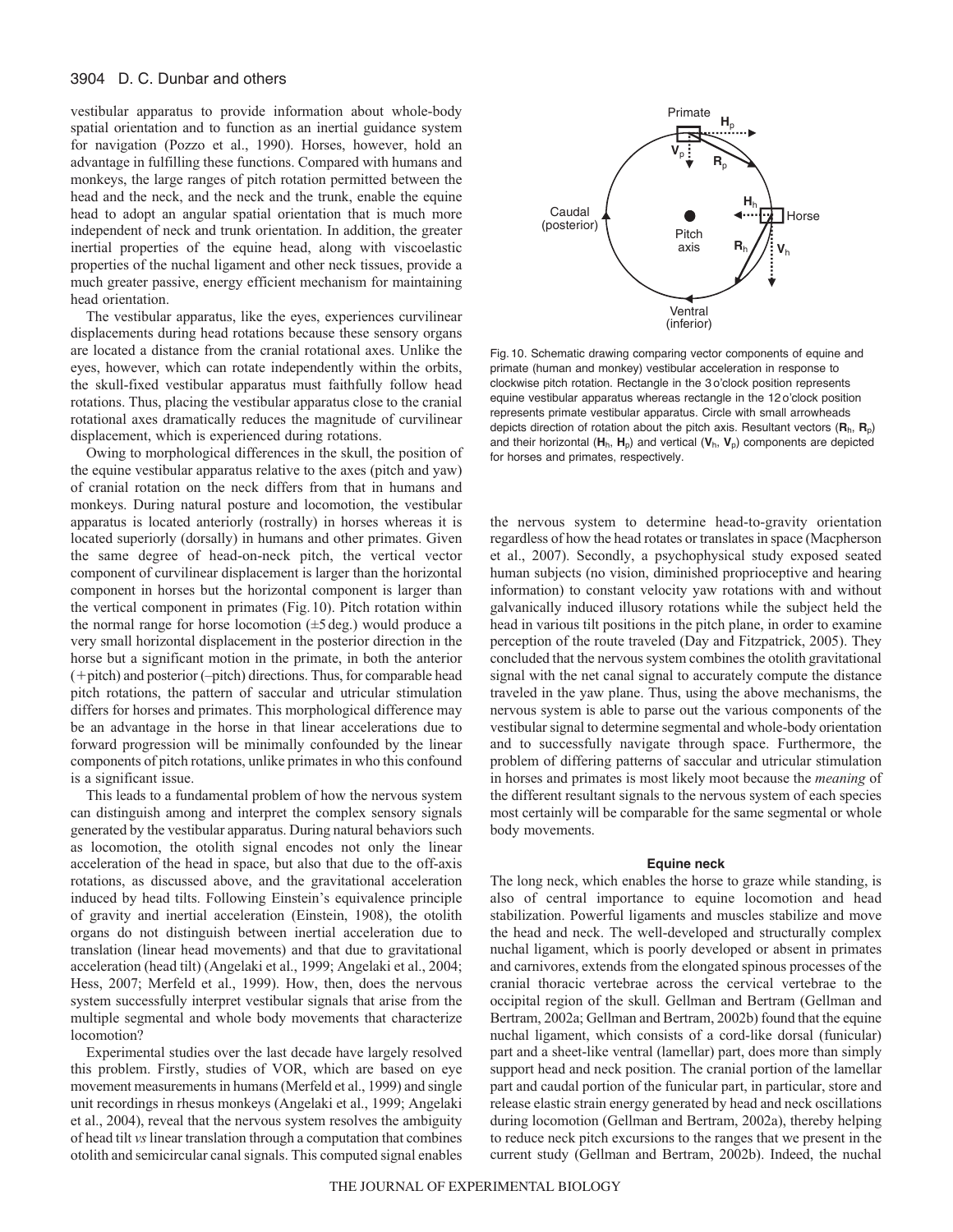ligament provides the majority (55%) of energy required to move the head and neck during walks and approximately one third of that required during trots (33%) and canters (31%) (Gellman and Bertram, 2002b). Rotating the head in-phase with the neck may reduce the energy required to maintain head position against gravity by use of the energy stored in the passive elements of the nuchal ligament. For example, out-of-phase or counter-rotation of the head as the neck pitches down would shorten the cranial component of the nuchal ligament and reduce the energy stored due to elastic stretch, thus requiring a greater contribution from the neck muscles to control head position as the neck begins its upward trajectory.

Gellman and colleagues also found that the epaxial cervical musculature associated with the equine nuchal ligament has identifiable structural and histochemical properties to meet the multiple functional demands of head and neck stabilization and movement for head positioning, posture and locomotion (Gellman et al., 2002). Specifically, the uncompartmentalized splenius muscle, with its long-fibers and mix of slow-twitch oxidative (SO) and fasttwitch glycolytic (FG) fiber types, is considered to turn the head, maintain static postural support and prevent unwanted flexion and descent of the head and neck during locomotion. The semispinalis capitis muscle, by contrast, with its central tendon, division into multiple neuromuscular compartments and opposing gradients of SO fibers in the cranial portion of the dorsal and ventral regions (i.e. high percentage dorsally, low percentage ventrally), is proposed to have separate functions for each region. The dorsal region is considered to provide passive head and neck support by adjusting the spring-like qualities of the central tendon whereas the ventral region raises the lowered head through active muscular effort. Structural compartmentalization, however, does not necessarily translate into a capacity to function independently or differentially (Dunbar and Macpherson, 1993; Gans and Gaunt, 1992). Thus, this capacity in equine semispinalis capitis compartments, regions or both needs to be determined experimentally.

The distribution and degree of joint mobility within the equine neck and overall vertebral column also have a profound impact on head, neck and trunk movements. Horses and other large ungulates built for high running endurance and low energy expenditure have evolved relatively rigid vertebral columns, largely by shortening the lumbar region and elongating the vertebral spines to limit movement (Slijper, 1946; Wake, 1979). Other than at the lumbosacral joint (Hildebrand, 1959; Townsend et al., 1983), vertebral flexion and extension is limited primarily to the cervical region in horses; the majority of the cervical joints (between the 3rd cervical and 1st thoracic vertebrae) allow around 25–35deg. of flexion and extension but the largest range (87deg.) occurs at the atlanto–occipital joint at the base of the skull (Clayton and Townsend, 1989). The equine atlanto–occipital joint's range of pitch-plane rotation, which contributes 32% of the total flexion and extension in the cervical spine (Clayton and Townsend, 1989), is similar to the feline rotational range (92deg.) (Graf et al., 1995b). This large range contrasts with the smaller ranges in rhesus (32deg.) and squirrel monkeys (19deg.) (Graf et al., 1995b) and in humans, the latter reported to be from around 11deg. (Dvorak, 1988; Graf et al., 1995b) to 25deg. (White and Panjabi, 1990). Thus, unlike in humans and monkeys, head angular position in horses is *not* heavily dependent upon cervical spine orientation. Rather, the equine head achieves and maintains a variety of head orientations quite independently from the neck to successfully complete a variety of behavioral tasks (e.g. stance and gaze maintenance, locomotion, grazing).

The equine neck plays a significant role not only in locomotion but also in respiration. The neck is probably intimately linked to the central pattern generators (CPGs) for locomotion, based upon its specific spatial and temporal coordination with the head and trunk but in addition, the timing of neck pitch is known to be a critical component of locomotor-respiratory coupling (LRC) during running (Bramble, 1989). A limited number of coupling ratios (i.e. number of locomotor cycles to number of ventilatory cycles) occur during trots (Attenburrow, 1982) but the ratio is limited to 1:1 during canters and faster gallops (Bramble and Carrier, 1983). Inhalation occurs when the neck is ventroflexing clockwise whereas exhalation occurs when the neck is dorsiflexing counter-clockwise (Bramble, 1989). The neck is considered part of a cranio–cervical unit that, along with thoracic and lumbo–pelvic units, comprises a LRC biomechanical model. The model explains how axial movements can be coordinated with limb movements to enable the pelvic viscera to act, *via* inertia, as a piston on the diaphragm to time inhalation and exhalation (Bramble, 1989). In support of this model, subsequent experimental work (Attenburrow and Goss, 1994) demonstrates that the primary factor coupling equine breathing to locomotion is the degree of abdominal muscular contraction to alter intra-abdominal pressure. Other experiments with trotting dogs, however, indicate that the vertical and horizontal trunk movements produce elliptical, rather than linear, visceral movements, resulting in a more complicated respiratory-locomotor coupling than predicted by the piston-like LRC model (Bramble and Jenkins, 1993). Nevertheless, the equine neck is an important component in the coordination of respiration and locomotion.

In conclusion, our results do *not* demonstrate that the equine neck, in itself, can provide the reference frame for the body relative to space because it is never the only stabilized segment. Nevertheless, the neck of horses is remarkable in that its morphological features enable it to minimize its own rotations and those of the head and trunk to the degree that all three segments remain stabilized (≤20 deg.) simultaneously during locomotion. Therefore, these equine movement patterns further support the hypothesis that the nervous system requires at least one stabilized axial segment to determine and maintain whole-body spatial orientation (Dunbar et al., 2004).

# **LIST OF ABBREVIATIONS**

| a.d.           | angular dispersion                  |
|----------------|-------------------------------------|
| <b>ANOVA</b>   | analysis of variance                |
| <b>CM</b>      | center of mass                      |
| CPG            | central pattern generator           |
| FG             | fast-twitch glycolytic              |
| H <sub>h</sub> | horse horizontal vector component   |
| $H_p$          | primate horizontal vector component |
| LF             | left forelimb                       |
| LH             | left hind limb                      |
| <b>LRC</b>     | locomotor-respiratory coupling      |
| NIH            | National Institutes of Health (USA) |
| <b>RF</b>      | right forelimb                      |
| <b>RH</b>      | right hind limb                     |
| Rh             | horse resultant vector              |
| $R_p$          | primate resultant vector            |
| s.d.           | standard deviation                  |
| s.e.m.         | standard error of the mean          |
| SO.            | slow-twitch oxidative               |
| TBM            | total body mass                     |
| <b>VCR</b>     | vestibulo-collic reflex             |
| V <sub>h</sub> | horse vertical vector component     |
| <b>VOR</b>     | vestibulo-ocular reflex             |
| $V_p$          | primate vertical vector component   |
| $\alpha$       | head angle relative to the trunk    |
| β              | trunk angle relative to space       |
| δ              | neck angle relative to space        |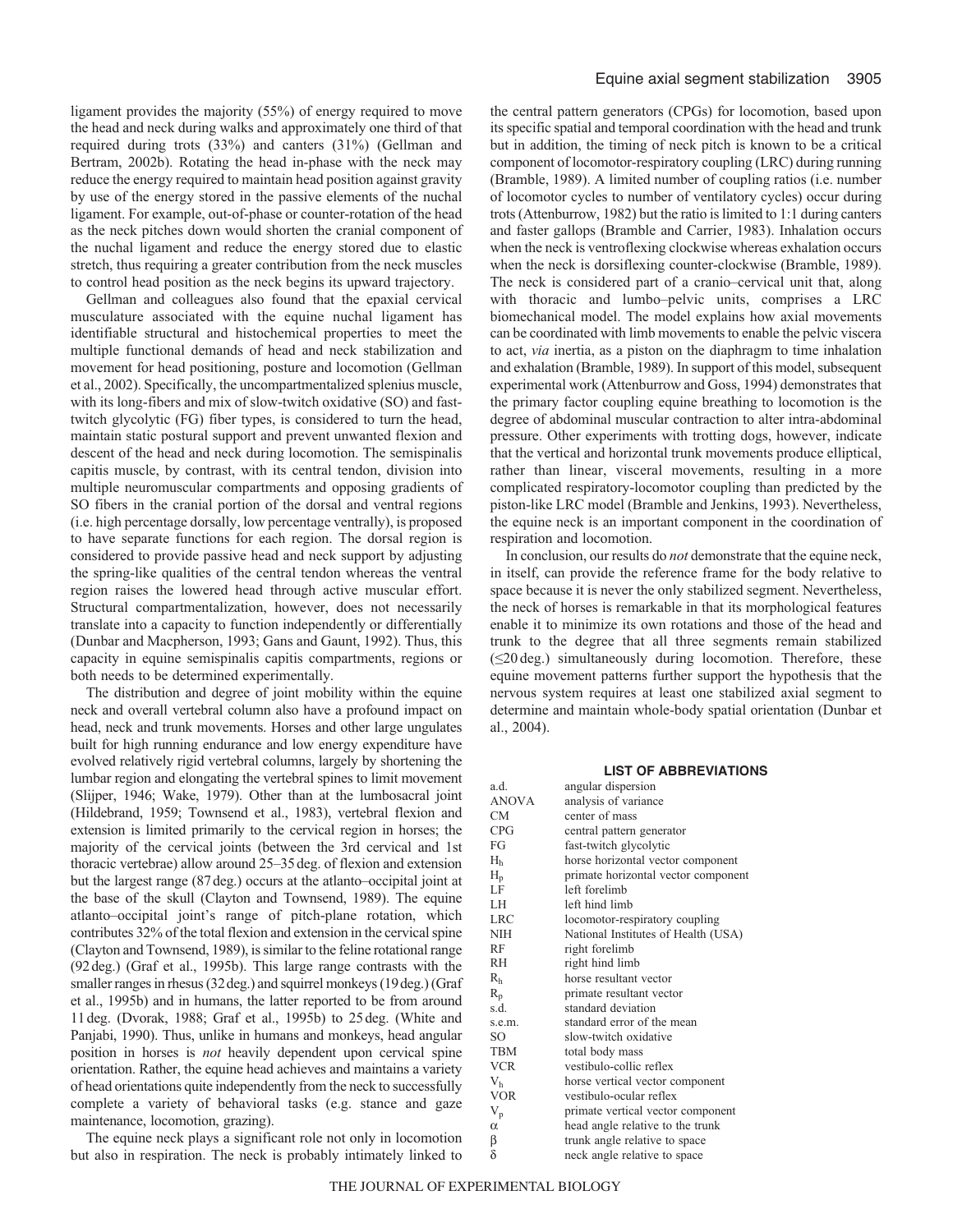|  | neck angle relative to the trunk |  |
|--|----------------------------------|--|
|  |                                  |  |

- μ head angle relative to the neck
- θ head angle relative to space

The authors wish to thank the following individuals and institutions: Ms Anderson, Mrs Coit and Ms Hadden (Trainer), who own the horses, and Mr B. Milligan, who manages the Rancho Riding Club in Rancho Santa Fe, California, kindly provided us with the equine subjects, location and facilities for video collection; skull and cervical spine measurements were made possible at the University of Puerto Rico by Dr Jean E. Turnquist (horse) and the Department of Anatomy and Neurobiology (human) in the School of Medicine, and by the Laboratory of Primate Morphology and Genetics (rhesus monkey) in the Caribbean Primate Research Center; Dr Stéphane Vieilledent (Université de Bretagne Occidentale, Brest, France) contributed to the head frequency analyses; and two anonymous reviewers provided helpful comments on the manuscript. Funded by the Research Centers in Minority Institutions Program (NIH RR-03051), the Caribbean Primate Research Center (NIH P40 RR003640), and the University of Puerto Rico School of Medicine.

#### **REFERENCES**

- **Alexander, R. M.** (1982). Locomotion in Animals. Glasgow: Blackie**.**
- **Angelaki, D. E., McHenry, M. Q., Dickman, J. D., Newlands, S. D. and Hess, B. J. M.** (1999). Computation of inertial motion: neural strategies to resolve ambiguous otolith information. J. Neurosci. **19**, 316-327.
- **Angelaki, D. E., Shaikh, A. G., Green, A. M. and Dickman, J. D.** (2004). Neurons compute internal models of the physical laws of motion. Nature **430**, 560-564.
- **Ankel-Simons, F.** (2000). Primate Anatomy: An Introduction. 2nd edn. San Diego: Academic Press.
- **Attenburrow, D. P.** (1982). Time relationships between the respiratory cycle and the limb cycle in the horse. Equine Vet. J. **14**, 69-72.
- **Attenburrow, D. P. and Goss, V. A.** (1994). The mechanical coupling of lung ventilation to locomotion in the horse. Med. Eng. Phys. **16**, 188-192.
- **Bramble, D. M.** (1989). Axial-appendicular dynamics and the integration of breathing and gait in mammals. Am. Zool. **29**, 171-186.
- **Bramble, D. M. and Carrier, D. R.** (1983). Running and breathing in mammals. Science **219**, 251-256.
- **Bramble, D. M. and Jenkins, F. A., Jr** (1993). Mammalian locomotor-respiratory integration: implications for diaphragmatic and pulmonary design. Science **262**, 235- 240.
- **Cappozzo, A.** (1982). Low frequency self-generated vibration during ambulation in normal men. J. Biomech. **8**, 599-609.
- **Clayton, H. M.** (2004). The Dynamic Horse. Mason, MI: Sport Horse.
- **Clayton, H. M. and Townsend, H. G. G.** (1989). Kinematics of the cervical spine of the adult horse. Equine Vet. J. **21**, 189-192.
- **Crompton, R. H., Li, Y., Alexander, R. M., Wang, W. and Gunther, M. M.** (1996). Segmental inertial properties of primates: new techniques for laboratory and field studies of locomotion. Am. J. Phys. Anthropol. **99**, 547-570.
- **Cromwell, R. and Wellmon, R.** (2001). Sagittal plane head stabilization during level walking and ambulation on stairs. Physiother. Res. Int. **6**, 179-192.
- **Cromwell, R. L., Aadland-Monahan, T. K., Nelson, A. T., Stern-Sylvestre, S. M. and Seder, B.** (2001). Sagittal plane analysis of head, neck, and trunk kinematics and electromyographic activity during locomotion. J. Orthop. Sports Phys. Ther. **31**, 255-262.
- **Cromwell, R. L., Pidcoe, P. E., Griffin, L. A., Sotillo, T., Ganninger, D. and Feagin, M.** (2004). Adaptations in horizontal head stabilization in response to altered vision and gaze during natural walking. J. Vestib. Res. **14**, 367-373.
- **Das, P. and McCollum, G.** (1988). Invariant structure in locomotion. Neuroscience **25**, 1023-1034.
- **Day, B. L. and Fitzpatrick, R. C.** (2005). Virtual head rotation reveals a process of
- route reconstruction from human vestibular signals. J. Physiol. (Lond.) **567**, 591-597. **DeBeer, G. R.** (1947). How animals hold their heads. Proc. Linn. Soc. Lond. **159**, 125- 139.
- **Dempster, W. T.** (1955). Space requirements of the seated operator. Wright Air Development Center (WADC) Technical Report 55-159. Ohio: Wright-Patterson Air Force Base.
- **Duke-Elder, S. S.** (1958). System of Ophthalmology. Vol. 1, The Eye in Evolution. London: Henry Kimpton.
- **Dunbar, D. C.** (1988). Aerial maneuvers of leaping lemurs: the physics of whole-body rotations while airborne. Am. J. Primatol. **16**, 291-303.
- **Dunbar, D. C.** (1994). The influence of segmental movements and design on wholebody rotations during the airborne phase of primate leaps. Z. Morphol. Anthropol. **80**, 109-124.
- **Dunbar, D. C.** (2004). Stabilization and mobility of the head and trunk in vervet monkeys (Cercopithecus aethiops) during treadmill walks and gallops. J. Exp. Biol. **207**, 4427-4438.
- **Dunbar, D. C. and Macpherson, J. M.** (1993). Activity of neuromuscular compartments in lateral gastrocnemius evoked by postural corrections during stance. J. Neurophysiol. **70**, 2337-2349.
- **Dunbar, D. C., Badam, G. L., Hallgrímsson, B. and Vieilledent, S.** (2004). Stabilization and mobility of the head and trunk in wild monkeys during terrestrial and flat-surface walks and gallops. J. Exp. Biol. **207**, 1027-1042.
- **Dvorak, J.** (1988). Funktionelle Anatomie der oberen Halswirbelsäule unter besonderer Berückersichtigung des Bandapparates. In Die Sonderstellung des Kopfgelenkbereichs (ed. H. D. Wolff), pp. 19-46. Berlin: Springer.
- **Edwards, E. H.** (2001). The New Encyclopedia of the Horse. New York: Dorling Kindersley.
- **Einstein, A.** (1908). Über das Relativitätsprinzip und die aus demselben gezogenen Folgerungen. Jahrb. Radioakt. **4**, 411-462.
- **Frohlich, C.** (1979). Do springboard divers violate angular momentum conservation? Am. J. Phys. **47**, 583-592.
- **Frohlich, C.** (1980). The physics of somersaulting and twisting. Sci. Am. **242**, 154-164.
- **Fuchs, A. F.** (1981). Eye-head coordination. In Handbook of Behavioral Neurobiology, Vol. 5: Motor Coordination (ed. A. L. Towe and E. S. Luschei), pp. 303-366. New York: Plenum Press.
- **Gans, C. and Gaunt, A. S.** (1992). Muscle architecture and control demands. Brain Behav. Evol. **40**, 70-81.
- **Gellman, K. S. and Bertram, J. E. A.** (2002a). The equine nuchal ligament 1, structural and material properties. Vet. Comp. Orthop. Traumatol. **15**, 1-6.
- **Gellman, K. S. and Bertram, J. E. A.** (2002b). The equine nuchal ligament 2, passive dynamic energy exchange in locomotion. Vet. Comp. Orthop. Traumatol. **15**, 7-14.
- **Gellman, K. S., Bertram, J. E. A. and Hermanson, J. W.** (2002). Morphology, histochemistry, and function of epaxial cervical musculature in the horse (Equus caballus). J. Morphol. **251**, 182-194.
- Goody, P. C. (1983). Horse Anatomy: A Pictorial Approach to Equine Structure. London: J. A. Allen.
- **Graf, W., de Waele, C. and Vidal, P. P.** (1995a). Functional anatomy of the headneck system of quadrupedal and bipedal mammals. J. Anat. **186**, 55-74.
- **Graf, W., de Waele, C., Vidal, P. P., Wang, D. H. and Evinger, C.** (1995b). The orientation of the cervical vertebral column in unrestrained awake animals. II: movement strategies. Brain Behav. Evol. **45**, 209-231.
- **Grossman, G. E., Leigh, R. J., Abel, L. A., Lanska, D. J. and Thurston, S. E.** (1988). Frequency and velocity of rotational head perturbation during locomotion. Exp. Brain Res. **70**, 470-476.
- **Harman, A. M., Moore, S., Hoskins, R. and Keller, P.** (1999). Horse vision and an explanation for the visual behaviour originally explained by the "ramp retina". Equine Vet. J. **31**, 384-390.
- Hess, B. J. M. (2007). Sensorimotor transformations in spatial orientation relative to gravity. In Spatial Processing in Navigation, Imagery and Perception (ed. F. W. Mast and L. Jäncke), pp. 281-300. New York: Springer.
- **Hildebrand, M.** (1959). Motions of the running cheetah and horse. J. Mammal. **40**, 481-495.
- **Hildebrand, M.** (1966). Analysis of symmetrical gaits of tetrapods. Folia Biotheoret. **13**, 9-22.
- **Hildebrand, M.** (1974). Analysis of Vertebrate Structure. New York: John Wiley.
- **Hildebrand, M.** (1977). Analysis of asymmetrical gaits. J. Mammal. **58**, 131-156.
- **Hill, A. V.** (1950). The dimensions of animals and their muscular dynamics. Sci. Prog. **38**, 209-230.
- **Hirasaki, E. and Kumakura, H.** (2004). Head movements during locomotion in a gibbon and Japanese macaques. NeuroReport **15**, 643-647.
- Howell, A. B. (1944). Speed in Animals. Chicago: University of Chicago Press. **Hughes, A.** (1977). The topography of vision in mammals of contrasting lifestyle:
- comparative optics and retinal organization. In Handbook of Sensory Physiology: the Visual System in Vertebrates, Vol. VII/5 (ed. F. Crescitelli), pp. 615-756. Berlin: Springer Verlag.
- **Imai, T., Moore, S. T., Raphan, T. and Cohen, B.** (2001). Interaction of the body, head, and eyes during walking and turning. Exp. Brain Res. **136**, 1-18.
- **Jakobs, T., Miller, J. A. A. and Schultz, A. B.** (1985). Trunk position sense in the frontal plane. Exp. Neurol. **90**, 129-138.
- **Johnson, R. A. and Wehrly, T.** (1977). Measures and models for angular correlation and angular-linear correlation. J. R. Stat. Soc. Ser. B Methodol. **39**, 222-229.
- **Jones, G. M. and Spells, K. E.** (1963). A theoretical and comparative study of functional dependence of the semicircular canal upon physical dimensions. Proc. R. Soc. Lond., B, Biol. Sci. **157**, 403-419.
- **Kimura, T., Okada, M. and Ishida, H.** (1979). Kinesiological characteristics of primate walking: its significance in human walking. In Environment, Behavior, and Morphology: Dynamic Interactions in Primates (ed. M. E. Morbeck, H. Preuschoft and N. Gomberg), pp. 297-311. New York: Gustav Fischer.
- **Kleine, J. F., Guan, Y., Kipiani, E. L., Glonti, L., Hoshi, M. and Büttner, U.** (2004). Trunk position influences vestibular responses of fastigial nucleus neurons in the alert monkey. J. Neurophysiol. **91**, 2090-2100.
- **Lanovaz, J. L., Clayton, H. M. and Watson, L. G.** (1998). In vitro attenuation of impact shock in equine digits. Equine Vet. J. **Suppl. 26**, 96-102.
- **Liao, K., Walker, M. F., Joshi, A., Reschke, M. and Leigh, R. J.** (2008). Vestibuloocular responses to vertical translation in normal human subjects. Exp. Brain Res. **185**, 553-562.
- **Lieberman, D. E., Raichlen, D. A., Pontzer, H., Bramble, D. M. and Cutright-Smith, E.** (2006). The human gluteus maximus and its role in running. J. Exp. Biol. **209**, 2143-2155.
- **Lindsay, K. W., Roberts, T. D. M. and Rosenberg, J. R.** (1976). Asymmetrical tonic labyrinth reflexes and their interaction with neck reflexes in the decerebrate cat. J. Physiol. (Lond.) **261**, 583-601.
- **Macpherson, J. M., Everaert, D. G., Stapley, P. J. and Ting, L. H.** (2007). Bilateral vestibular loss in cats leads to active destabilization of balance during pitch and roll rotations of the support surface. J. Neurophysiol. **97**, 4357-4367.
- **Mardia, K. V.** (1976). Linear-circular correlation coefficients and rhythmometry. Biometrika **63**, 403-405.
- **Merfeld, D. M., Zupan, L. and Peterka, R. J.** (1999). Humans use internal models to estimate gravity and linear acceleration. Nature **398**, 615-618.
- **Mergner, T., Nardi, G. L., Becker, W. and Keeke, L.** (1983). The role of canal-neck interaction for the perception of horizontal trunk and head rotation. Exp. Brain Res. **49**, 198-208.
- **Mergner, T., Siebold, C., Schweigart, G. and Becker, W.** (1991). Human perception of horizontal trunk and head rotation in space during vestibular and neck stimulation. Exp. Brain Res. **85**, 389-404.